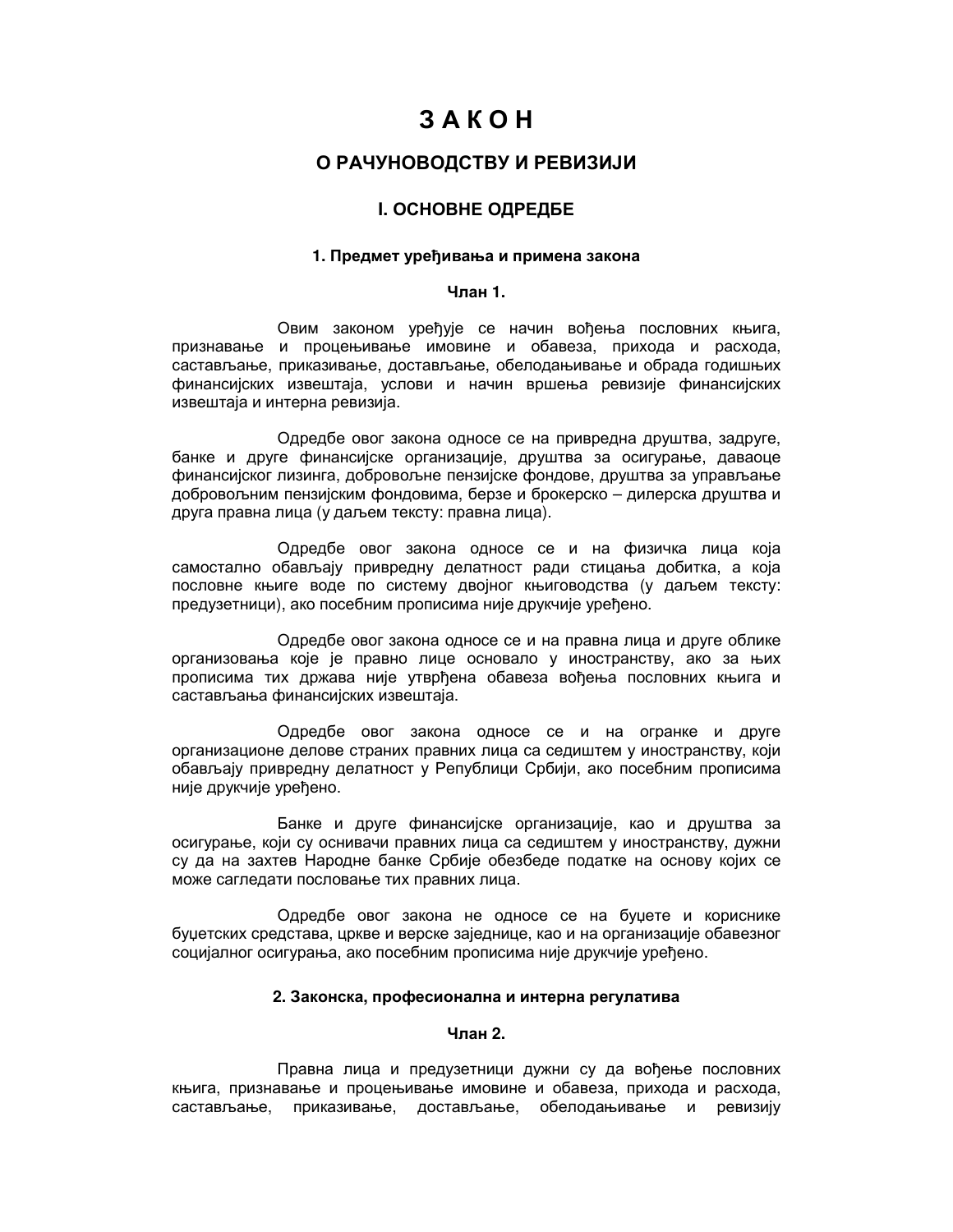финансијских извештаја, као и интерну ревизију врше у складу са законском, професионалном и интерном регулативом.

Под законском регулативом подразумевају се закони и подзаконски прописи који се доносе за извршавање закона.

Под професионалном регулативом подразумевају се Оквир за приказивање финансијских извештаја: Мећународни припремање  $\mathsf{M}$ рачуноводствени стандарди - MPC (International Accounting Standards - IAS), односно Међународни стандарди финансијског извештавања - МСФИ (International Financial Reporting Standards - IFRS), тумачења која су саставни део стандарда, Међународни стандарди ревизије – МСР (International Standards) on Auditing - ISA) и Кодекс етике за професионалне рачуновође (Code of Ethics for Professional Accountants).

Под интерном регулативом подразумевају се општи акти које доноси правно лице, односно предузетник, а који садрже посебна упутства и смернице за вођење пословних књига, рачуноводствену политику за признавање, процењивање имовине и обавеза, прихода и расхода, упутства и смернице за усвајање, достављање и обелодањивање финансијских извештаја, као и друга питања вођења пословних књига и састављања финансијских извештаја за која је овим законом прописано да се уређују општим актом правног лица, односно предузетника, у складу са законском и професионалном регулативом.

Предузетник може, али не мора, да доноси општа акта из става 4. овог члана.

Мало правно лице и предузетник може, а велико правно лице, средње правно лице, матично правно лице које у складу са законом саставља консолидоване финансијске извештаје, правно лице које емитују хартије од вредности и друге финансијске инструменте којима се тргује на организованом тржишту, као и сви издаваоци хартија од вредности и других финансијских инструмената, обавезно примењују МРС, односно МСФИ.

Министар надлежан за послове финансија (у даљем тексту: министар финансија), прописује начин признавања, мерења и процењивања имовине и обавеза, прихода и расхода малих правних лица и предузетника, који не примењују МРС, односно МСФИ, у складу са законском и професионалном регулативом.

### 3. Превод и објављивање професионалне регулативе

### Члан 3.

Превод, објављивање и усклађивање МРС, МСФИ и МСР у складу са препорукама Међународне федерације рачуновођа (IFAC), Одбора за међународне рачуноводствене стандарде (IASB) и Комитета за међународну праксу ревизије (IAPC), врше правна лица, односно органи који од одговарајућег органа Међународне федерације рачуновођа (IFAC) добију право за превод и објављивање.

Решење о утврђивању МРС, МСФИ и МСР из става 1. овог члана доноси министар финансија и то решење објављује у "Службеном гласнику Републике Србије".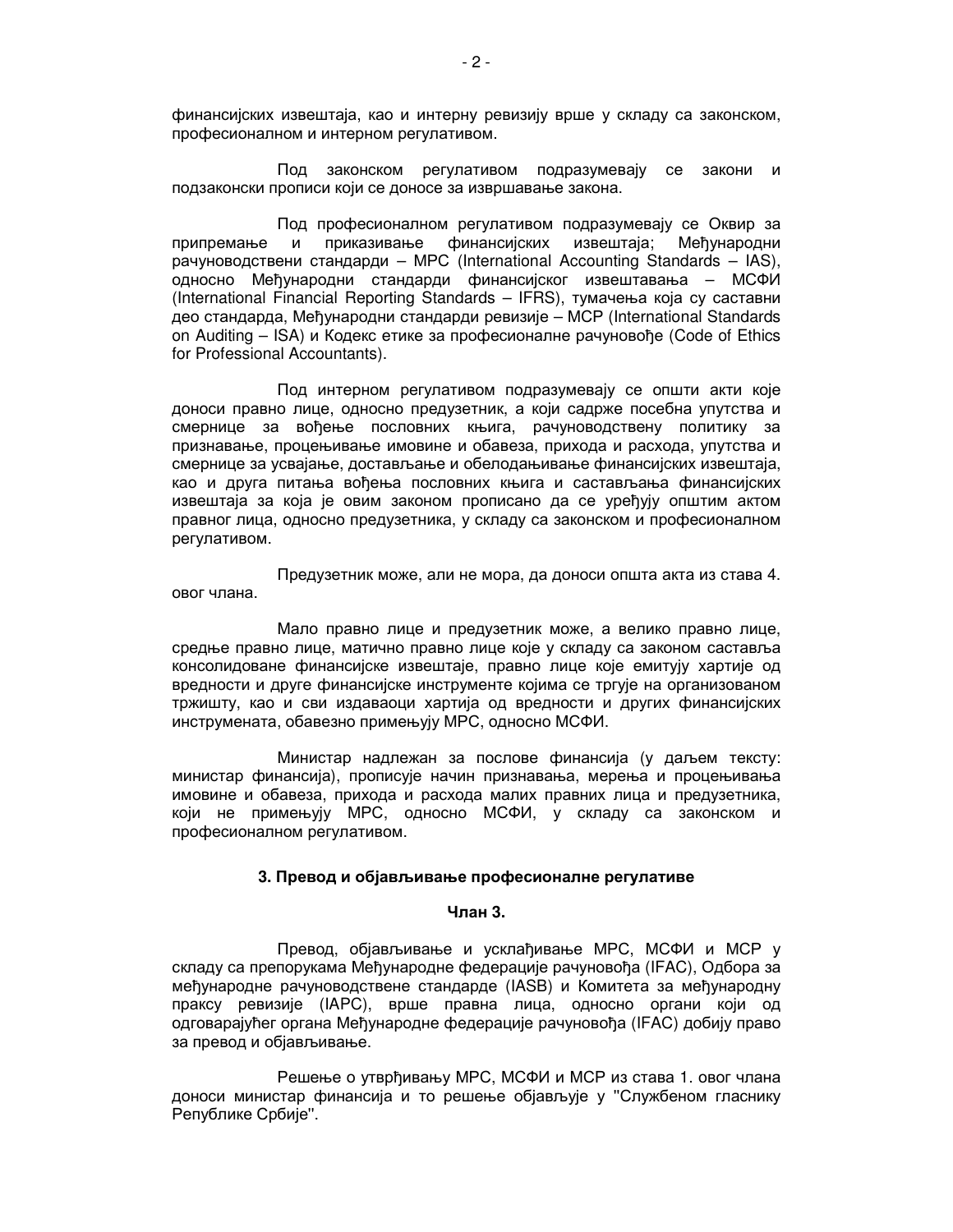### 4. Овлашћени ревизор и овлашћени интерни ревизор

# Члан 4.

У циљу заштите јавног интереса у вези са финансијским извештавањем, овим законом се утврђује професионално звање овлашћени ревизор и овлашћени интерни ревизор.

Овлашћени ревизор је независно професионално лице које обавља ревизију и одговара за правилност обављања ревизије, састављање извештаја о ревизији и изражавање ревизорског мишљења у складу са Међународним стандардима ревизије и овим законом.

Професионално звање овлашћени ревизор може да стекне лице које има високу школску спрему, радно искуство на пословима екстерне ревизије финансијских извештаја или интерне ревизије у трајању од три године, односно три године радног искуства као руководилац на пословима рачуноводства, положен испит за стицање овог професионалног звања и које није осуђивано за кривична дела која га чине недостојним за обављање ових послова.

Овлашћени интерни ревизор је лице које има одговарајуће професионално звање стечено у складу са овим законом.

Професионално звање овлашћени интерни ревизор може да стекне лице које има високу школску спрему, радно искуство на пословима екстерне ревизије финансијских извештаја или интерне ревизије, у трајању од три године, односно радно искуство у трајању од пет година на пословима рачуноводства, положен испит за стицање овог професионалног звања и које није осуђивано за кривична дела која га чине недостојним за обављање ових послова.

Под радним искуством за полагање испита за стицање професионалних звања из ст. 3. и 5. овог члана сматра се искуство стечено у радном односу на неодређено или на одређено време.

О стеченом професионалном звању из ст. 3. и 5. овог члана издаје се сертификат од стране Коморе овлашћених ревизора (у даљем тексту: Комора), у складу са овим законом.

# 5. Спровођење испита за стицање професионалних звања

### Члан 5.

Полагање испита за стицање професионалног звања из члана 4. став 1. овог закона врши се по програму који утврђује Комора.

На програм из става 1. овог члана сагласност даје министар финансија.

Решење о давању сагласности из става 2. овог члана објављује се у "Службеном гласнику Републике Србије".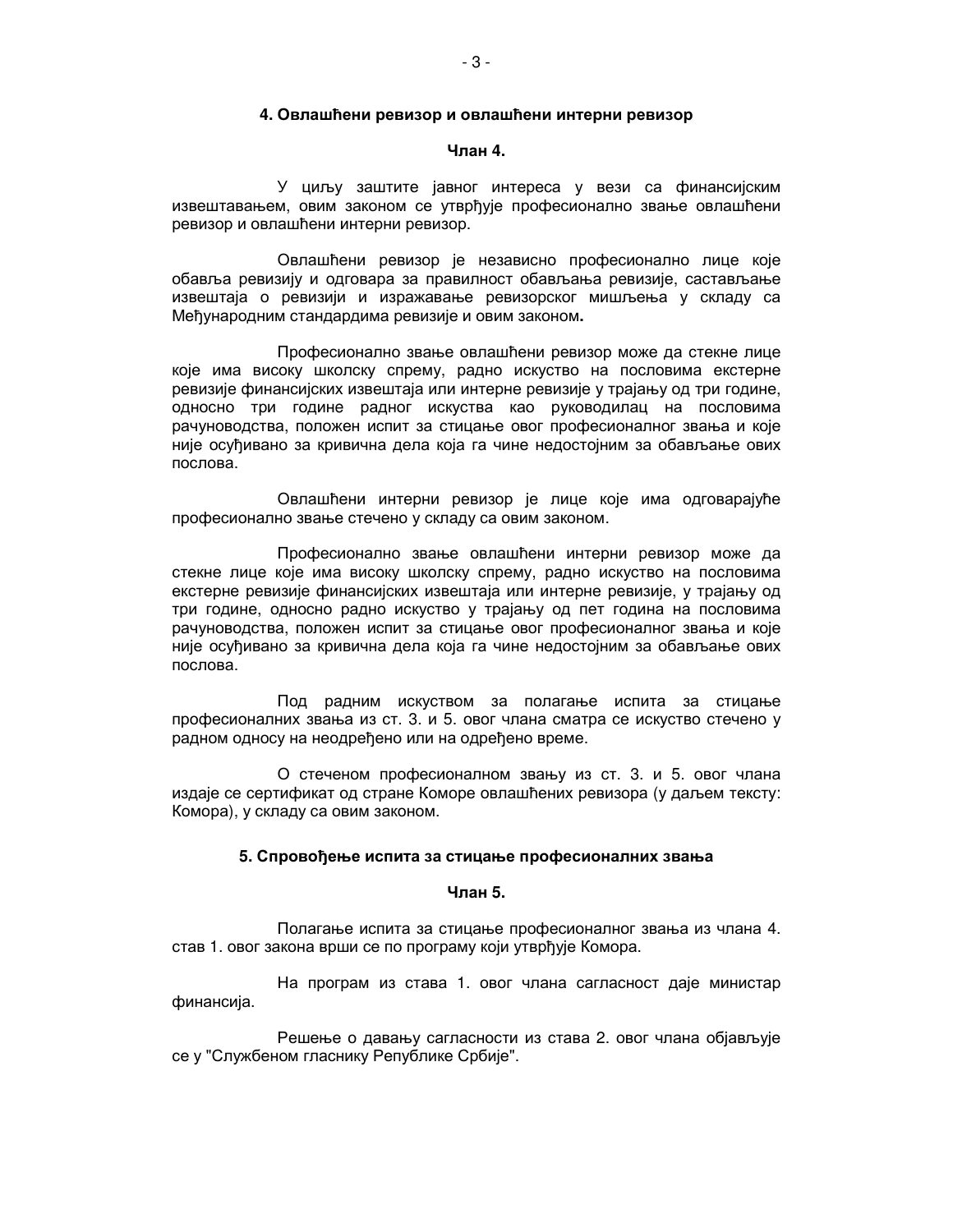### Члан 6.

Организовање полагања испита за стицање професионалних звања из члана 4. став 1. овог закона врши Комора. За спровођење испита Комора образује посебну комисију.

Комора, струковно удружење или друго правно лице може да организује обуку за полагање испита за стицање професионалних звања из става 1. овог члана, као и стручно усавршавање лица која имају сертификат о тим звањима, у складу са међународним смерницама и захтевима за едукацију професионалних рачуновоћа.

### 6. Разврставање правних лица

# Члан 7.

Правна лица, у смислу овог закона, разврставају се на мала, средња и велика, у зависности од просечног броја запослених, годишњег прихода и вредности имовине утврђене на дан састављања финансијских извештаја у пословној години.

У средња правна лица разврставају се она правна лица која на дан састављања финансијских извештаја испуњавају најмање два од следећих критеријума:

1) да је просечан број запослених у години за коју се подноси годишњи извештај од 50 до 250;

2) да је годишњи приход од 2.500.000 EUR до 10.000.000 EUR у динарској противвредности;

3) да је просечна вредност пословне имовине (на почетку и на крају пословне године) од 1.000.000 EUR до 5.000.000 EUR у динарској противвредности.

Правна лица која имају ниже од најнижих износа у показатељима код најмање два од наведених критеријума из става 2. овог члана, разврставају се у мала правна лица, а правна лица која имају веће износе од највећих у показатељима код најмање два од наведених критеријума из става 2. овог члана, разврставају се у велика правна лица.

У средња правна лица разврставају се и правна лица која имају веће износе од највећих показатеља код једног од критеријума наведених у ставу 2. овог члана.

Разврставање у складу са наведеним критеријумима врши правно лице самостално на дан састављања финансијских извештаја и добијене податке користи за наредну пословну годину.

Новооснована правна лица разврставају се, у смислу става 2. овог члана, на основу података из финансијских извештаја текуће пословне године и броја месеци пословања, а утврђени подаци користе се за текућу и наредну пословну годину.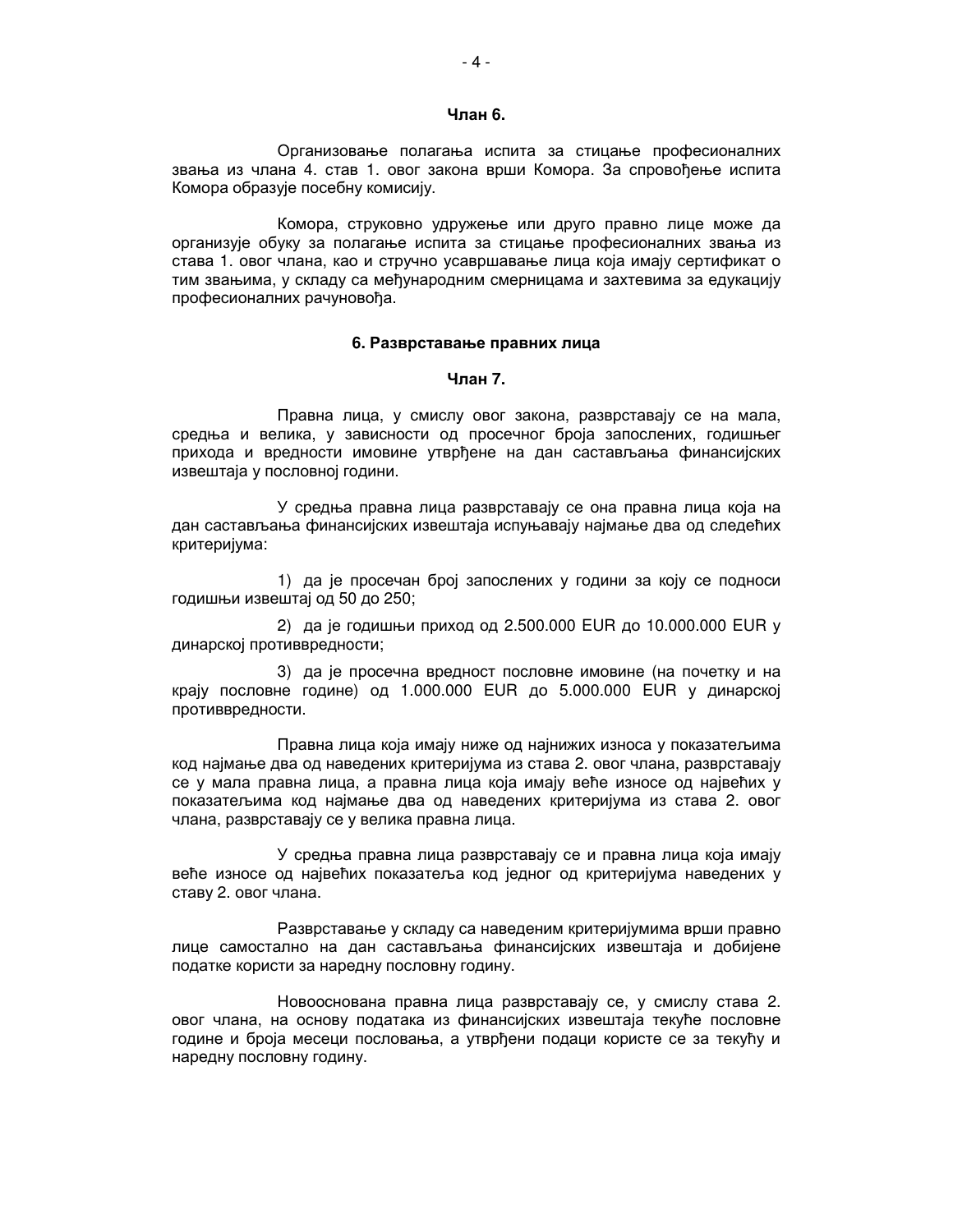Просечан број запослених израчунава се тако што се укупан збир запослених крајем сваког месеца, укључујући и запослене у иностранству, подели са бројем месеци.

Обавештење о разврставању, у смислу овог закона, правно лице дужно је да, уз финансијски извештај за претходну пословну годину, достави Народној банци Србије која верификује достављено обавештење о разврставању.

Ако правно лице одбије да обавештење о разврставању усклади са захтевом Народне банке Србије, у наредној пословној години користе се подаци о величини правног лица утврђени од стране Народне банке Србије.

Независно од критеријума из става 2. овог члана, банке и друге финансијске организације, друштва за осигурање, даваоци финансијског лизинга, добровољни пензијски фондови, друштва за управљање добровољним пензијским фондовима, берзе и брокерско - дилерска друштва, сматрају се великим правним лицима, а предузетници малим правним лицима.

# **II. ОРГАНИЗАЦИЈА РАЧУНОВОДСТВА И** РАЧУНОВОДСТВЕНЕ ИСПРАВЕ

# 1. Организација рачуноводства

### Члан 8.

Правна лица и предузетници општим актом, у складу са овим законом, уређују организацију рачуноводства на начин који омогућава свеобухватно евидентирање, као и спречавање и откривање погрешно евидентираних пословних промена, уређују интерне рачуноводствене контролне поступке, утврђују рачуноводствене политике, одређују лица која су одговорна за законитост и исправност настанка пословне промене и састављање и контролу рачуноводствених исправа о пословној промени, уређују кретање рачуноводствених исправа и утврђују рокове за њихово достављање на даљу обраду.

Правно лице и предузетник који врши обраду података на рачунару дужан је да користи стандардни рачуноводствени софтвер који омогућава функционисање система интерних рачуноводствених контрола и онемогућава брисање прокњижених пословних промена.

Унос података у пословне књиге организује се тако да омогући:

- 1) контролу улазних података;
- 2) контролу исправности унетих података;
- 3) увид у промет и стање рачуна главне књиге;
- 4) увид у хронологију обављеног уноса пословних промена;
- 5) чување и коришћење података.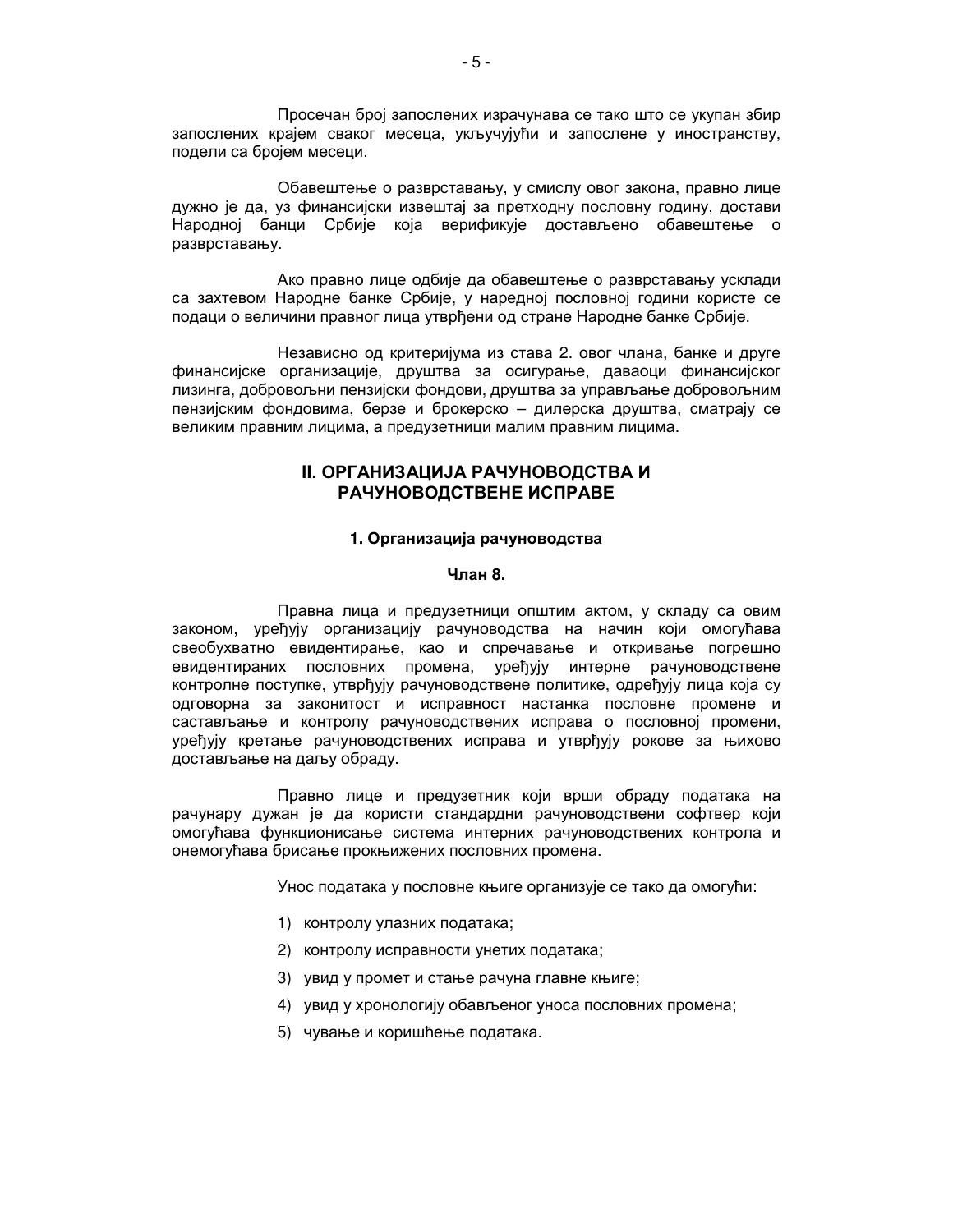### 2. Рачуноводствене исправе

# Члан 9.

Књижење пословних промена на имовини, обавезама и капиталу, приходима и расходима врши се на основу рачуноводствених исправа, које могу бити у писаном или електронском облику.

Рачуноводствена исправа представља писани доказ о насталој пословној промени и обухвата све податке потребне за књижење у пословним књигама тако да се из рачуноводствене исправе може сазнати основ и врста пословне промене и која је потписана од стране лица која су овлашћена за састављање и контролу рачуноводствених исправа.

Фотокопија рачуноводствене исправе је основ за књижење пословне промене, под условом да је на њој наведено место чувања оригиналне исправе, са потписом одговорног лица.

Рачуноводственом исправом сматра се и исправа добијена телекомуникационим путем, укључујући и електронску размену података између рачунара у складу са одговарајућим стандардима из ове области.

Рачуноводствена исправа послата телекомуникационим путем мора да буде потписана дигиталним потписом, у складу са законом и потврђена електронском поруком на основу уговора који је потписан између пошиљаоца и примаоца.

Пошиљалац је одговоран да подаци на улазу y телекомуникациони систем буду засновани на рачуноводственим исправама, као и за чување оригиналне исправе.

За тачност пренесених порука одговоран је давалац услуга, односно посредник у обављању EDI (Electronic Data Interchange) трансакције.

### 3. Одговорност за састављање рачуноводствених исправа

#### Члан 10.

Лица одговорна за састављање и контролу рачуноводствених исправа својим потписом, у писаном или електронском облику, потврђују да је рачуноводствена исправа потпуна, истинита, рачунски тачна и да приказује пословну промену.

Контролу рачуноводствених исправа не могу да врше лица која су задужена материјалним стварима (вредностима) на које се исправе односе.

Рачуноводствене исправе састављене на рачунару могу да имају електронски потпис особе која је исправу саставила или ауторизован дигитални потпис.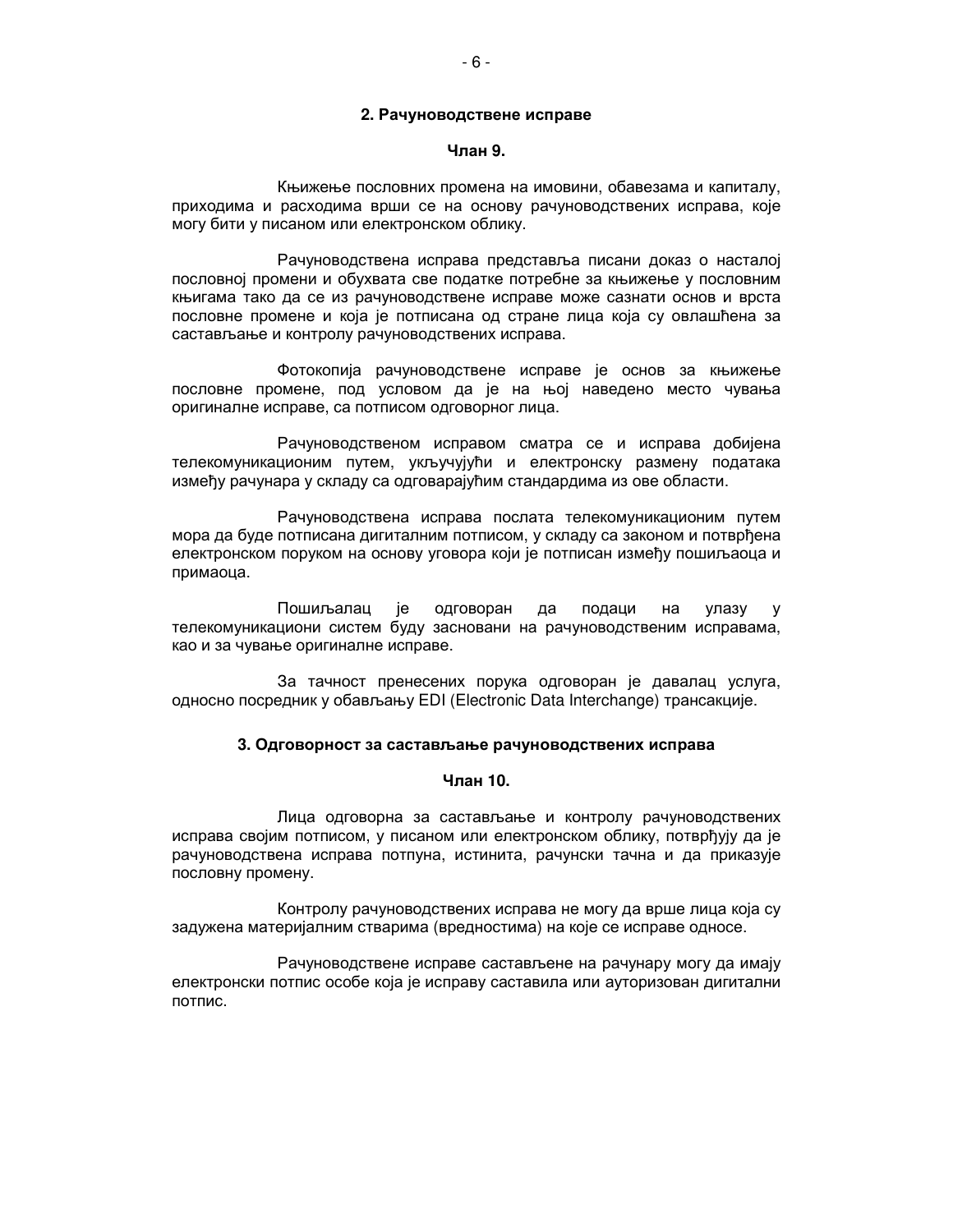# 4. Рокови достављања рачуноводствених исправа и рокови књижења

### Члан 11.

Лица која састављају и врше пријем рачуноводствених исправа, дужна су да потписану исправу и другу документацију у вези са насталом променом доставе рачуноводству одмах по изради, односно пријему, а најкасније у року од три дана од дана када је пословна промена настала, односно у року од три дана од датума пријема.

Лица која воде пословне књиге, после спроведене контроле примљених рачуноводствених исправа, дужна су да рачуноводствене исправе прокњиже у пословним књигама наредног дана, а најкасније у року од пет дана од дана пријема.

# **III. ПОСЛОВНЕ КЊИГЕ**

### 1. Појам и врсте пословних књига

# Члан 12.

Пословне књиге представљају једнообразне евиденције о стању и променама на имовини, обавезама и капиталу и приходима и расходима правних лица и предузетника.

Пословне књиге јесу дневник, главна књига и помоћне књиге.

Дневник и главна књига воде се по систему двојног књиговодства.

#### Члан 13.

Дневник је пословна књига у коју се пословне промене уносе према редоследу њиховог настанка, односно према редоследу пријема рачуноводствене исправе.

Главна књига је потпуни скуп рачуна, са својством равнотеже, за систематско обухватање стања и промена на имовини, обавезама, капиталу, приходима и расходима и која је подлога за састављање финансијских извештаја.

Помоћне књиге су аналитичке евиденције које се воде за нематеријална улагања, некретнине, постројења и опрему, инвестиционе некретнине, дугорочне финансијске пласмане, залихе, потраживања, готовину и готовинске еквиваленте, обавезе, капитал и др.

У дневник благајне се уносе пословне промене које настају по основу готовине и других вредности које се воде у благајни правног лица и предузетника. Дневник благајне закључује се на крају сваког дана и доставља се рачуноводству истог, а најкасније наредног дана.

Пословне књиге могу да се воде у слободним листовима, повезане или пренете на неки од електронских или магнетних медија, тако да по потреби могу да се одштампају или прикажу на екрану.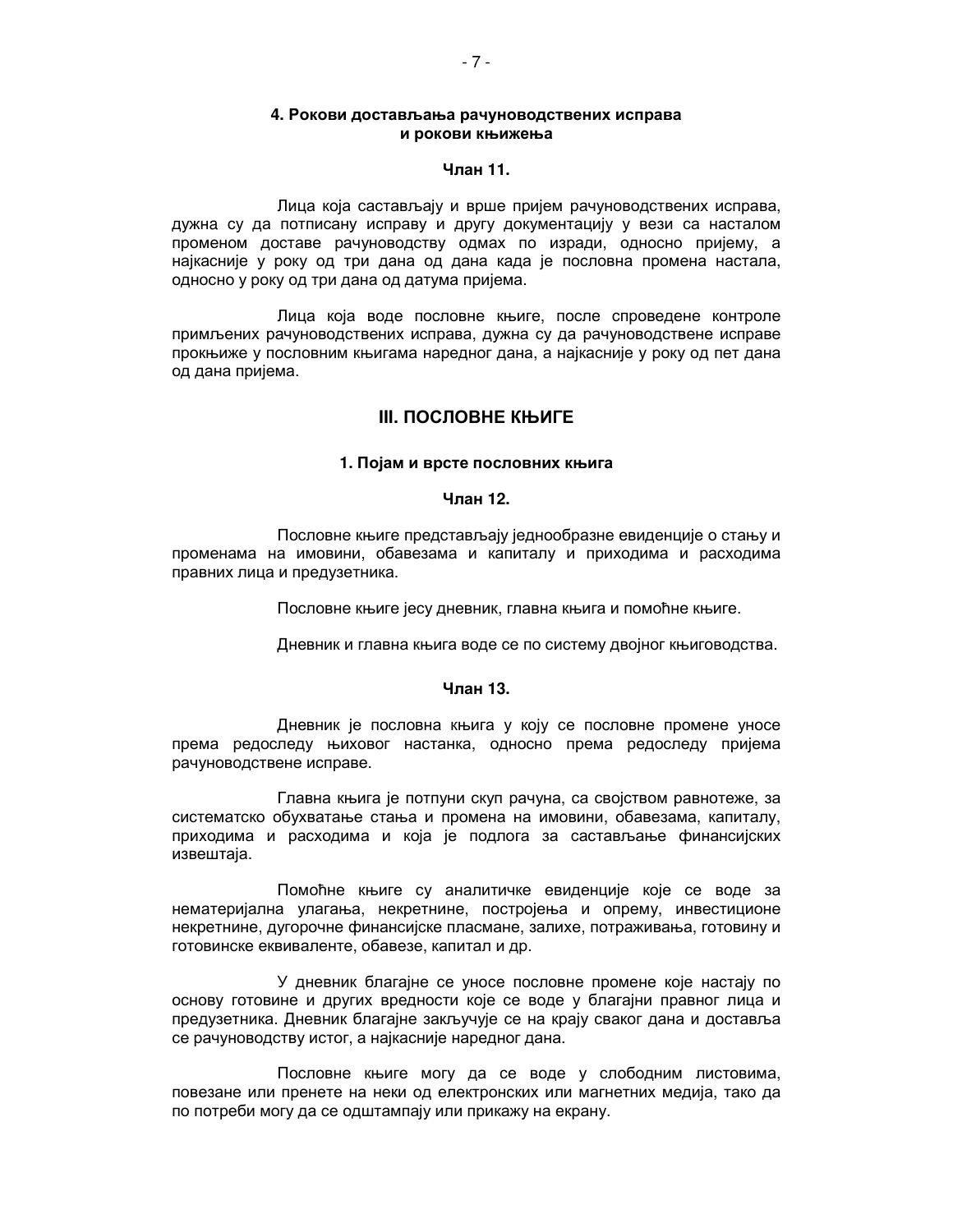### Члан 14.

Пословне књиге воде се за пословну годину која је једнака календарској, осим у случају из члана 24. став 2. овога закона, када се пословне књиге воде за пословну годину која је различита од календарске.

Отварање пословних књига врши се на почетку пословне године на основу закључног биланса стања претходне године.

Новооснована правна лица и предузетници отварају пословне књиге на основу биланса оснивања који се саставља на основу пописа имовине и обавеза, са стањем на дан уписа у регистар код органа, односно организације надлежне за вођење регистра привредних субјеката.

Представништва која не обављају привредну делатност воде пословне књиге у складу са посебним прописима.

### 2. Контни оквир

# Члан 15.

Правна лица и предузетници пословне промене књиже на рачунима прописаним контним оквиром.

Контни оквир и садржину рачуна у контном оквиру, на начин који обезбећује пуну примену МРС/МСФИ, прописује:

1) министар финансија - за привредна друштва, задруге, предузетнике, берзе и брокерско - дилерска друштва, као и за друга правна лица:

2) гувернер Народне банке Србије - за Народну банку Србије, банке и друге финансијске организације, друштва за осигурање, даваоце финансијског лизинга, добровољне пензијске фондове и друштва за управљање добровољним пензијским фондовима.

### 3. Поверавање вођења пословних књига и састављања финансијских извештаја

# Члан 16.

Правно лице, односно предузетник општим актом уређује школску спрему, радно искуство и остале услове за лице које води пословне књиге и саставља финансијске извештаје.

Правно лице и предузетник општим актом одређује лице запослено код правног лица и предузетника коме поверава вођење пословних књига и састављање финансијских извештаја.

# Члан 17.

Вођење пословних књига и састављање финансијских извештаја правно лице, односно предузетник може поверити уговором, у складу са овим законом, привредном друштву или предузетнику регистрованом за пружање рачуноводствених услуга који има запослена лица којима поверава вођење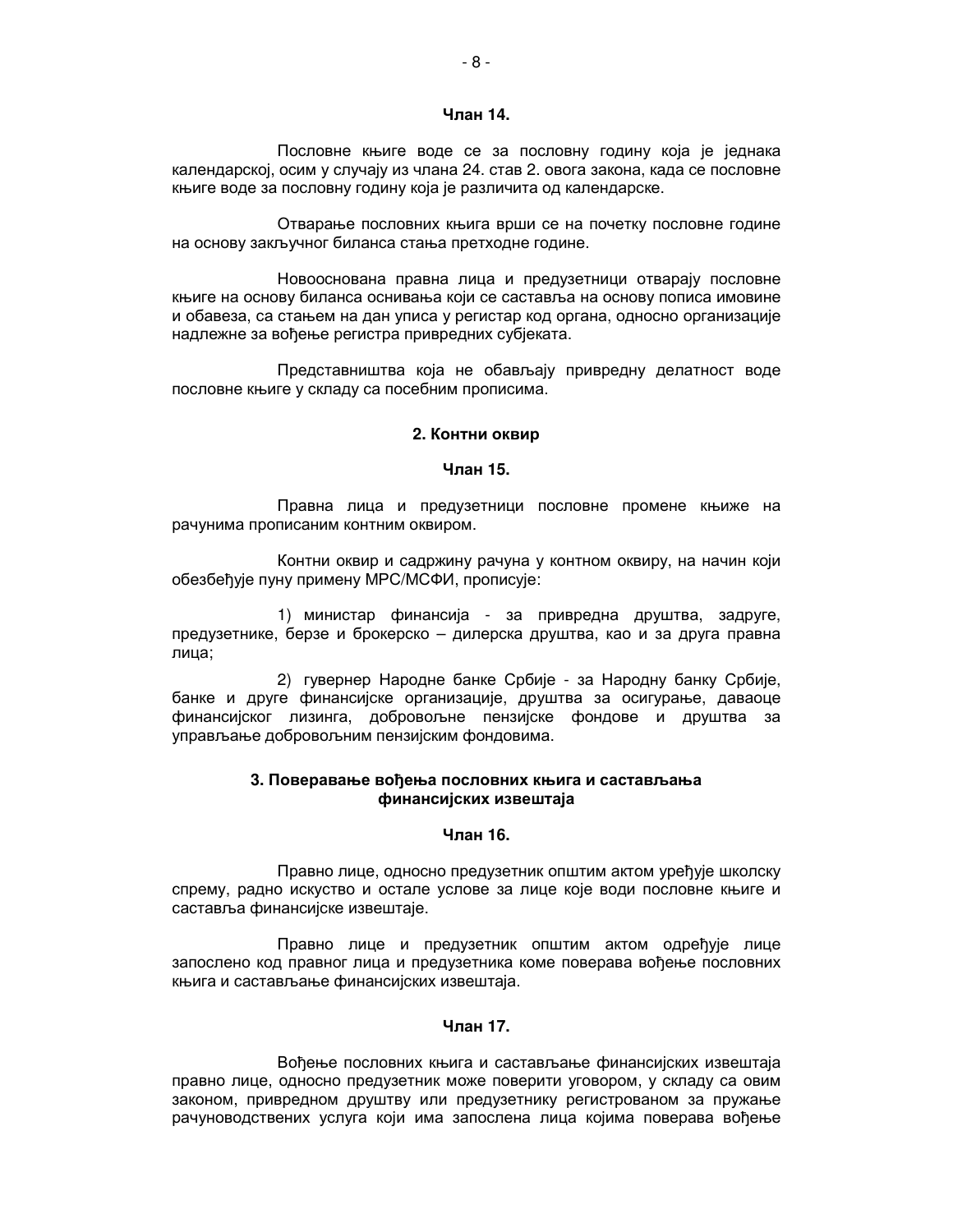пословних књига и састављање финансијских извештаја и који испуњавају услове из општег акта.

Одредба става 1. овог члана не односи се на банке и друге финансијске организације, друштва за осигурање, даваоце финансијског лизинга, добровољне пензијске фондове, друштва за управљање добровољним пензијским фондовима и берзе и брокерско - дилерска друштва.

# **IV. ПОПИС ИМОВИНЕ И ОБАВЕЗА**

### 1. Усклађивање пословних књига и обавеза вршења пописа

### Члан 18.

Усклађивање промета и стања главне књиге са дневником и помоћних књига са главном књигом врши се пре пописа имовине и обавеза и пре састављања годишњих финансијских извештаја.

Правно лице, односно предузетник врши попис имовине и обавеза и усклађује стање по књигама са стањем по попису на крају пословне године.

Правно лице, односно предузетник може предвидети општим актом и дуже периоде за вршење пописа књига, филмова, фотоса, архивске грађе и слично, с тим што ти периоди не могу бити дужи од пет година.

Изузетно од става 2. овог члана, правно лице, односно предузетник може општим актом предвидети да се попис одређене имовине врши и у току године.

### Чпан 19.

Поред пописа имовине и обавеза из члана 18. овог закона, правно лице, односно предузетник врши попис и усклађивање стања и приликом примопредаје дужности рачунополагача, промене продајних цена производа и робе у продавници, статусне промене, промене правне форме, отварања, односно закључења поступка редовне ликвидације и стечаја правног лица и у другим случајевима предвиђеним законом.

Начин и рокове вршења пописа и усклађивања књиговодственог стања са стварним стањем прописује министар финансија.

### 2. Усаглашавање потраживања и обавеза

# Чпан 20.

Правна лица и предузетници дужни су да пре састављања финансијских извештаја, усагласе међусобна потраживања и обавезе што се доказује одговарајућом исправом.

Поверилац је дужан да пре састављања финансијских извештаја достави дужнику списак неплаћених рачуна.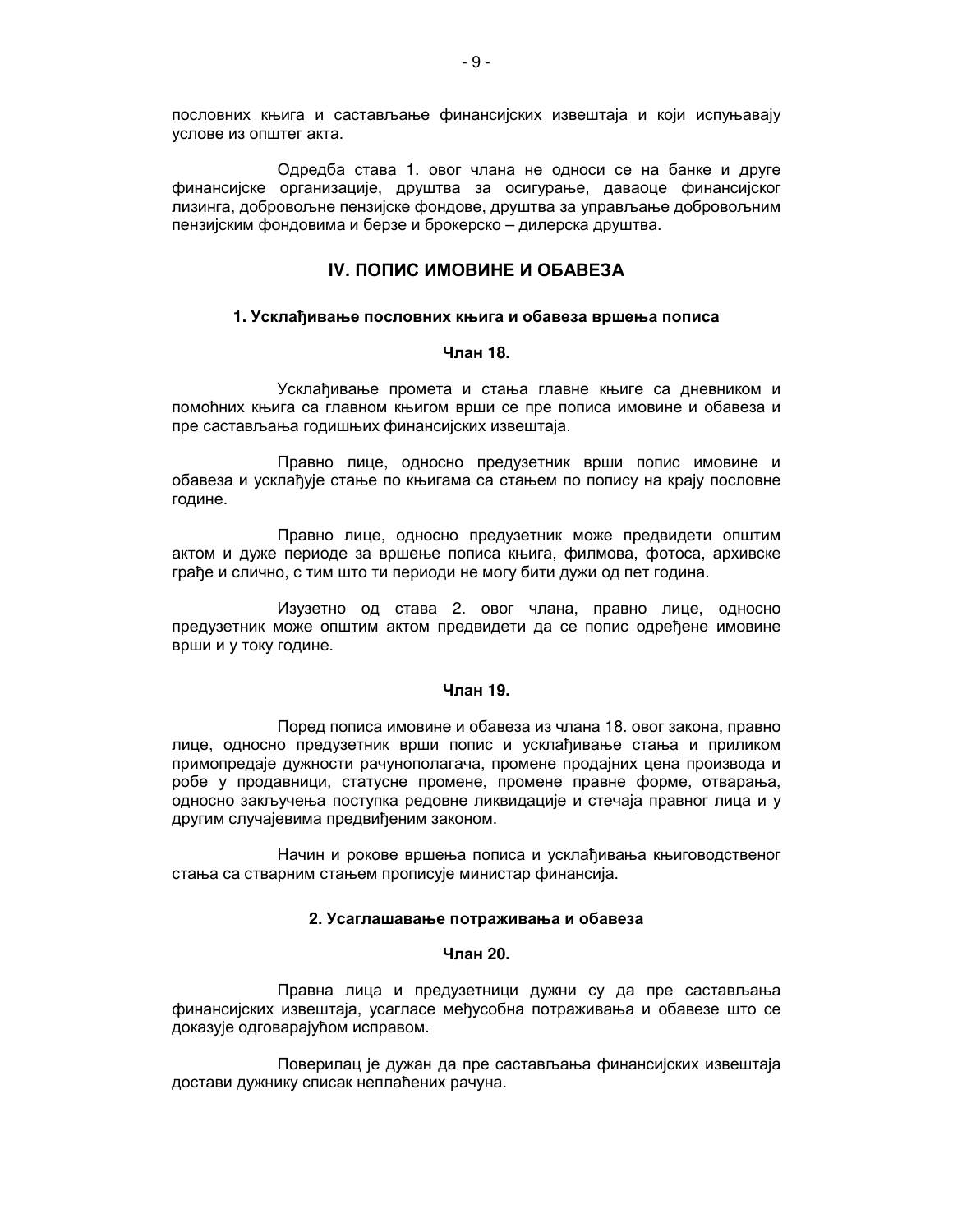Лица из става 1. овог члана дужна су да одговоре на захтев овлашћеног ревизора за независну потврду стања потраживања и обавеза.

Правно лице, односно предузетник дужан је да у Напоменама уз финансијске извештаје обелодани неусаглашена потраживања и обавезе.

# **V. ПРИЗНАВАЊЕ И ПРОЦЕЊИВАЊЕ ЕЛЕМЕНАТА ФИНАНСИЈСКИХ ИЗВЕШТАЈА**

# Члан 21.

За признавање, процењивање елемената **финансијских** извештаја, као и за састављање и приказивање финансијских извештаја, правно лице, односно предузетник, примењује регулативу из члана 2. овог закона.

# **VI. ЗАКЉУЧИВАЊЕ ПОСЛОВНИХ КЊИГА И ЧУВАЊЕ** РАЧУНОВОДСТВЕНИХ ИСПРАВА, ПОСЛОВНИХ КЊИГА И ФИНАНСИЈСКИХ ИЗВЕШТАЈА

# 1. Закључивање пословних књига

### Члан 22.

Пословне књиге се закључују после књижења свих пословних промена и обрачуна на крају пословне године, као и у случајевима статусних промена, престанка пословања, и у другим случајевима у којима је неопходно закључити пословне књиге.

Помоћне књиге које се користе више од једне године закључују се по престанку њиховог коришћења.

Пословне књиге се закључују најкасније до рока за достављање финансијских извештаја.

# 2. Чување рачуноводствених исправа, пословних књига и финансијских извештаја

# Чпан 23.

Правна лица и предузетници дужни су да уредно чувају рачуноводствене исправе, пословне књиге и финансијске извештаје и да општим актом одреде одговорна лица и пословне просторије за њихово чување, као и начин чувања.

Финансијски извештаји и извештаји о извршеној ревизији чувају се 20 година.

Дневник и главна књига чувају се 10 година.

Помоћне књиге чувају се пет година.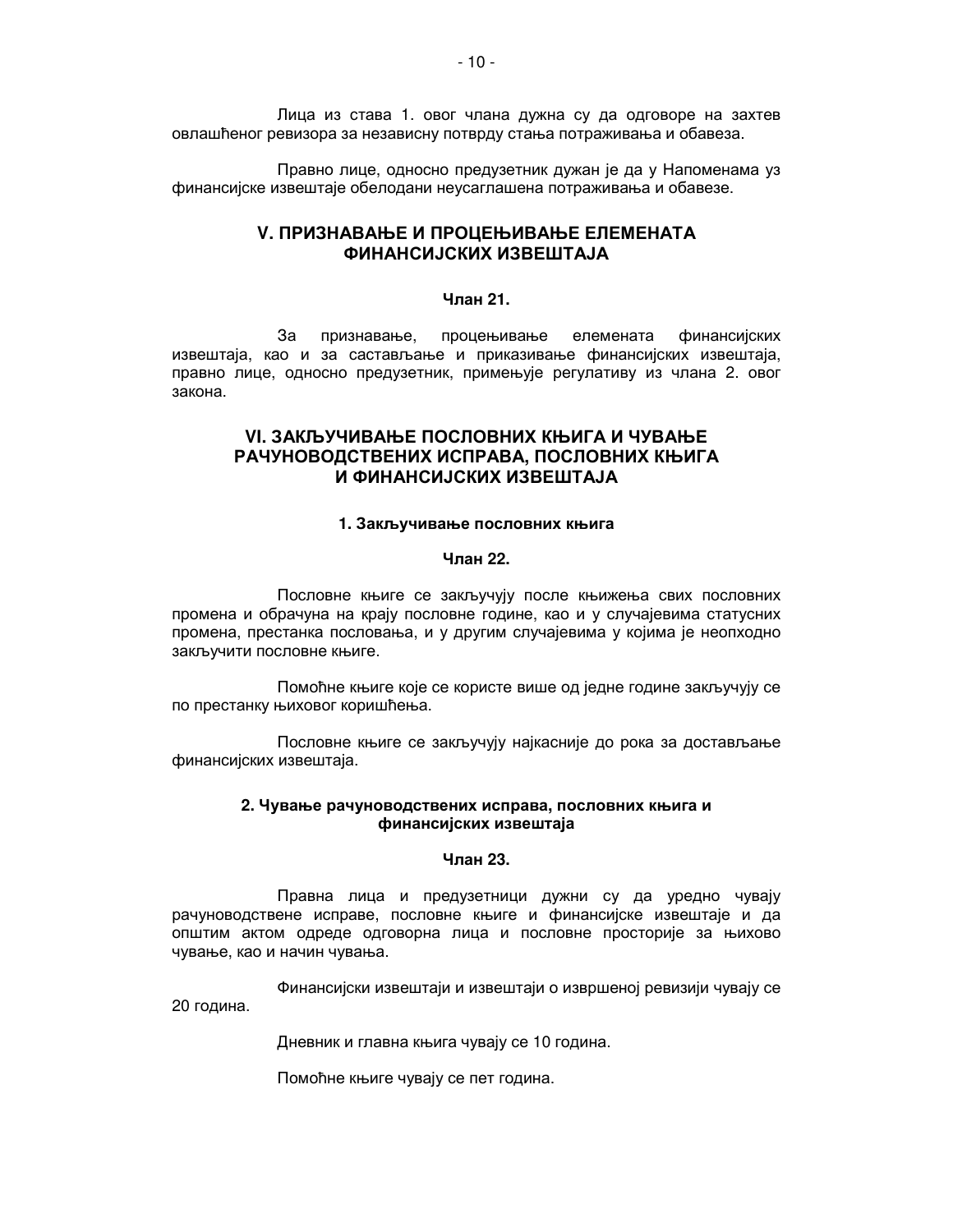Трајно се чувају исплатне листе или аналитичке евиденције зарада ако представљају битне податке о запосленом.

Пет година се чувају исправе на основу којих се уносе подаци у пословне књиге.

Пет година се чувају исправе платног промета у овлашћеним финансијским институцијама платног промета.

Две године се чувају продајни и контролни блокови, помоћни обрасци и слична документација.

Рокови чувања рачуноводствених исправа и пословних књига из става 1. овог члана рачунају се од последњег дана пословне године на коју се односе.

Предузећа за ревизију чувају пет година документацију на основу које је обављена ревизија.

Рачуноводствене исправе, пословне књиге и финансијски извештаји чувају се у оригиналу или коришћењем других средстава архивирања утврђених законом.

Рачуноводствене исправе, пословне књиге и финансијски извештаји чувају се у пословним просторијама правног лица, односно предузетника, односно код правних лица или предузетника којима је поверено вођење пословних књига.

Ако се пословне књиге воде на рачунару, упоредо са меморисаним подацима, правно лице, односно предузетник мора да обезбеди и меморисање апликативног софтвера, како би подаци били доступни контроли.

При отварању поступка ликвидације или стечаја, рачуноводствене исправе и пословне књиге записнички се предају ликвидационом, односно стечајном управнику.

# **VII. ФИНАНСИЈСКИ ИЗВЕШТАЈИ**

#### 1. Обавеза састављања финансијских извештаја

### Чпан 24.

Правно лице и предузетник састављају и приказују финансијске извештаје за текућу пословну годину са стањем на дан 31. децембра текуће године.

Изузетно од става 1. овог члана, зависно правно лице чије матично правно лице са седиштем у иностранству има пословну годину различиту од календарске године, може уз сагласност министра финансија, односно гувернера Народне банке Србије за правна лица (осим банака) из члана 26. став 2. овог закона, да саставља и приказује финансијске извештаје са стањем на последњи дан пословне године која је различита од календарске.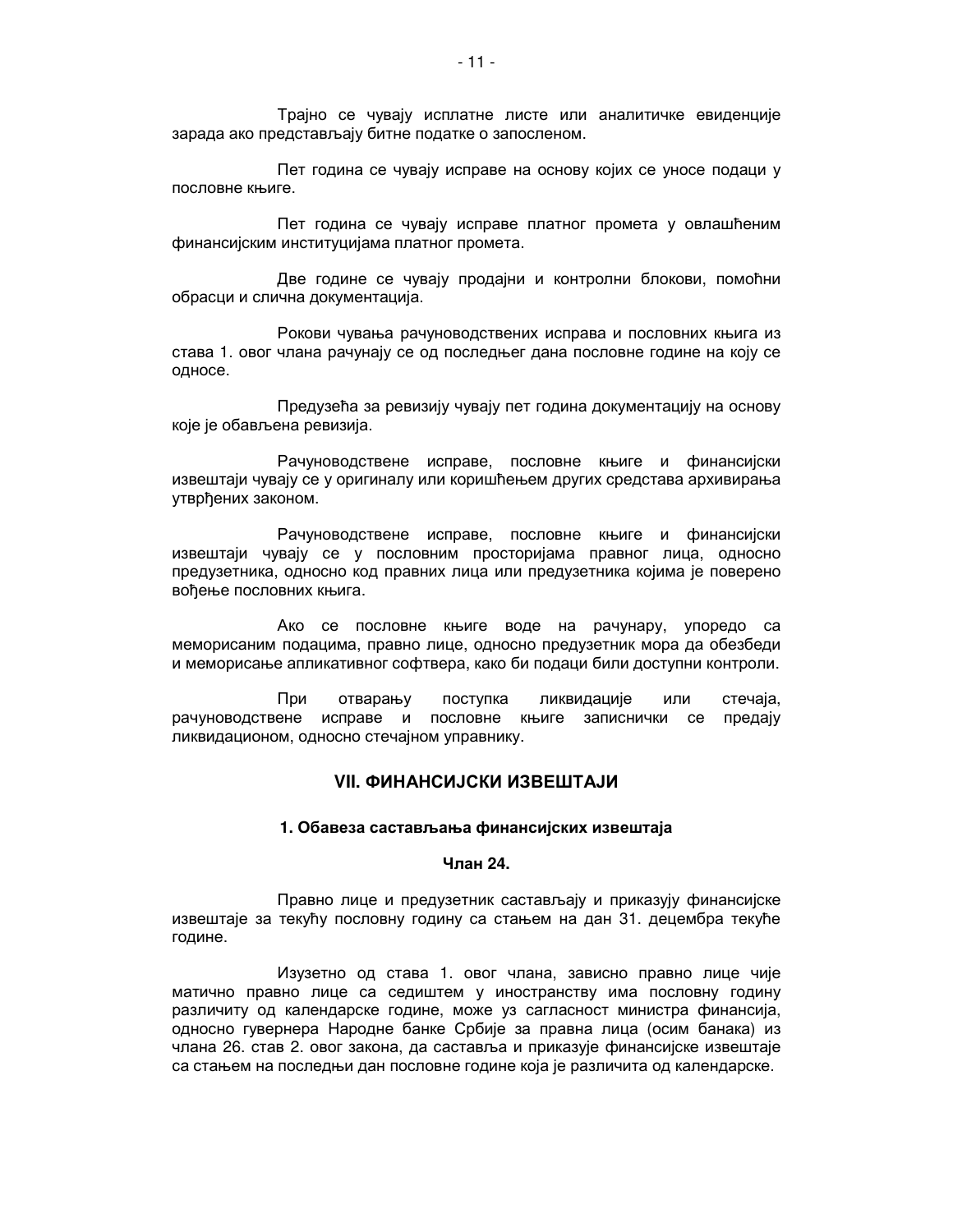Правно лице, односно предузетник, код кога настану статусне промене (спајање, подела и одвајање) или продаја, саставља финансијске извештаје на дан утврђен у одлуци о промени, односно на дан утврђен у уговору о продаји.

Пословне промене настале између дана биланса и дана уписа у регистар привредних субјеката обухватају се у пословним књигама претходног правног лица или новог правног лица, што се утврђује у одлуци о промени.

Финансијски извештаји састављају се и у случају отварања, односно закључења стечаја, односно поступка ликвидације правног лица.

### 2. Финансијски извештаји

# Члан 25.

Финансијски извештаји су:

- 1) Биланс стања;
- 2) Биланс успеха;
- 3) Извештај о токовима готовине;
- 4) Извештај о променама на капиталу;
- 5) Напомене уз финансијске извештаје;
- 6) Статистички анекс.

Биланс стања представља преглед имовине, обавеза и капитала на одређени дан.

Биланс успеха представља преглед прихода, расхода и резултата остварених у одређеном временском периоду.

Извештај о токовима готовине пружа информације о примањима и издавањима готовине и готовинских еквивалената током одрећеног обрачунског периода.

Извештај о променама на капиталу пружа информације о променама на капиталу правних лица током одређеног обрачунског периода.

Напомене уз финансијске извештаје садрже основу за приказивање финансијских извештаја и усвојене рачуноводствене политике, као и друга обелодањивања у складу са МРС, односно МСФИ или у складу са регулативом из члана 2. став 7. овог закона.

Статистички анекс садржи одређене статистичке и статусне податке.

### Члан 26.

Министар финансија прописује садржину и форму образаца финансијских извештаја за потребе јединственог информисања и статистичке обраде за: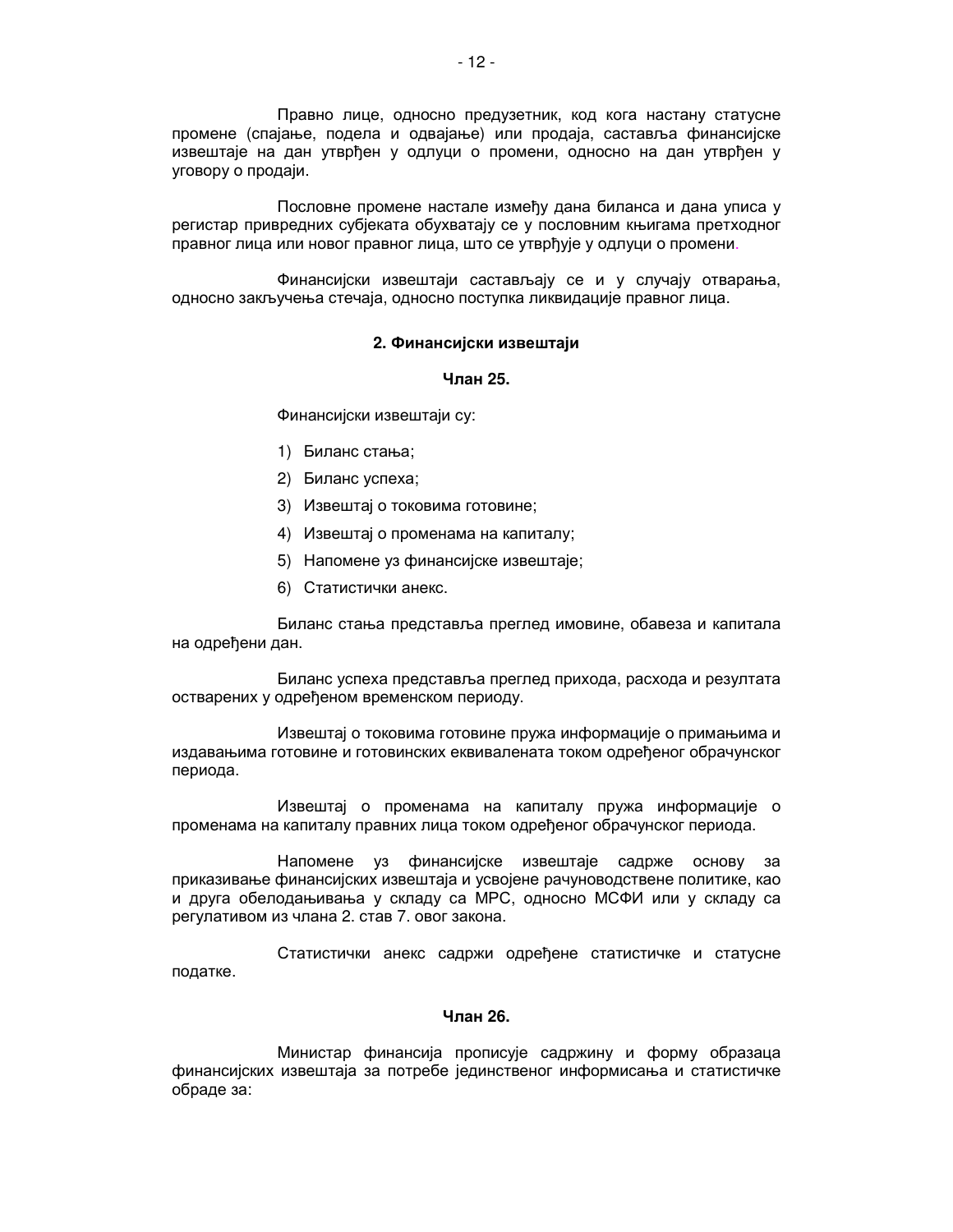1) привредна друштва, задруге, предузетнике и друга правна

лица;

2) берзе и брокерско - дилерска друштва.

Гувернер Народне банке Србије прописује садржај и форму образаца финансијских извештаја за Народну банку Србије, банке и друге финансијске организације, друштва за осигурање, даваоце финансијског лизинга, добровољне пензијске фондове и друштва за управљање добровољним пензијским фондовима.

### 3. Консолидовани финансијски извештаји

# **Чпан 27**

Правна лица која имају контролу (контролно, односно матично правно лице) над једним или више правних лица (подређено, односно зависно правно лице), у складу са законом и са захтевима МРС/МСФИ, обавезна су да састављају, приказују, достављају и обелодањују консолидоване финансијске извештаје.

Консолидовани финансијски извештаји су извештаји економске целине, коју чине матично и сва зависна правна лица.

Изузетно, уколико вредности имовине, односно прихода матичног и зависних правних лица, не рачунајући интерне пласмане и потраживања, односно приходе матичног и зависних правних лица, у збиру чине мало правно лице, у смислу члана 7. овог закона, нису обавезна да састављају, достављају и обелодањују консолидоване финансијске извештаје.

# 4. Усвајање и одговорност за финансијске извештаје

#### Члан 28.

Годишње финансијске извештаје усваја скупштина или други надлежни орган правног лица, односно предузетник.

Орган управљања правног лица, односно предузетник, одговоран је за истинито и поштено приказивање финансијских извештаја.

Финансијске извештаје потписује законски заступник правног лица, односно предузетник, као и лице одређено општим актом за његово састављање из члана 16. овог закона.

Финансијски извештаји могу бити потписани дигиталним потписом, ако се извештаји приказују у електронском облику у складу са одговарајућим стандардом.

# **VIII. ИНТЕРНА РЕВИЗИЈА**

# Члан 29.

Правно лице може да обезбеди, а у законом одређеним случајевима дужно је да обезбеди, интерну ревизију са задатком да испитује,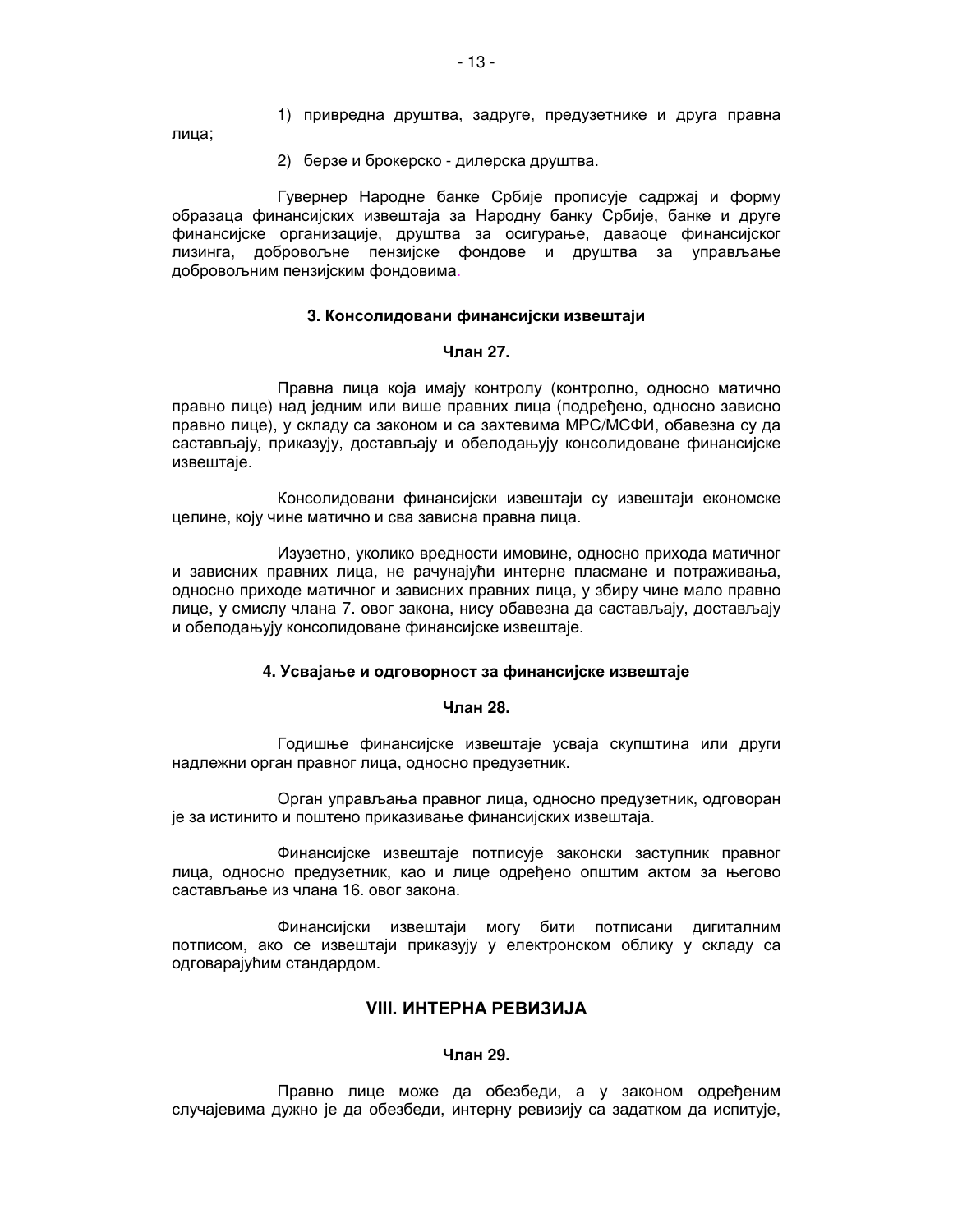оцењује и прати адекватност и ефикасност рачуноводственог система и система интерних контрола, у складу са законом.

Систем интерних контрола обухвата све процедуре и поступке које је руководство правног лица утврдило у циљу обезбеђења уредног и ефикасног пословања правног лица, придржавања утврђене политике руководства, очувања интегритета средстава, спречавања и откривања криминалних радњи и грешака, примене законских прописа, тачности и потпуности рачуноводствених евиденција, као и благовременог састављања поузданих финансијских информација.

# IX. ДОСТАВЉАЊЕ, ОБЕЛОДАЊИВАЊЕ И ОБРАДА **ФИНАНСИЈСКИХ ИЗВЕШТАЈА**

### Члан 30.

Велико правно лице, средње правно лице, матично правно лице које у складу са законом саставља консолидоване финансијске извештаје. правно лице које емитују хартије од вредности и друге финансијске инструменте којима се тргује на организованом тржишту, као и издавалац хартија од вредности и других финансијских инструмената, дужно је да Народној банци Србије достави усвојене финансијске извештаје у складу са захтевима МРС/МСФИ.

Мало правно лице и предузетник дужно је да Народној банци Србије достави усвојене финансијске извештаје, које чине биланс стања, биланс успеха и Статистички анекс.

### Члан 31.

Правно лице, односно предузетник, дужни су да одобрене финансијске извештаје за извештајну годину доставе Народној банци Србије. најкасније до краја фебруара наредне године, осим ако посебним прописом није друкчије уређено.

Усвојене финансијске извештаје, од стране скупштине или другог органа, за извештајну годину у којима је ревизијом извршена корекција у односу на финансијске извештаје из става 1. овог члана, са мишљењем ревизора, обвезници ревизије дужни су да доставе Народној банци Србије, најкасније до 30. септембра наредне године, осим ако посебним прописом није друкчије урећено.

Ако у усвојеним финансијским извештајима нису ревизијом вршене корекције, обвезник ревизије дужан је да у року из става 2. овога члана достави само мишљење ревизора.

Правна лица која састављају консолидоване финансијске извештаје дужна су да усвојене консолидоване извештаје за извештајну годину доставе Народној банци Србије, најкасније до краја априла наредне године, односно најкасније до 31. октобра наредне године, ако је ревизијом извршена њихова корекција, а ако корекција није вршена, обвезник ревизије је дужан да достави само мишљење ревизора.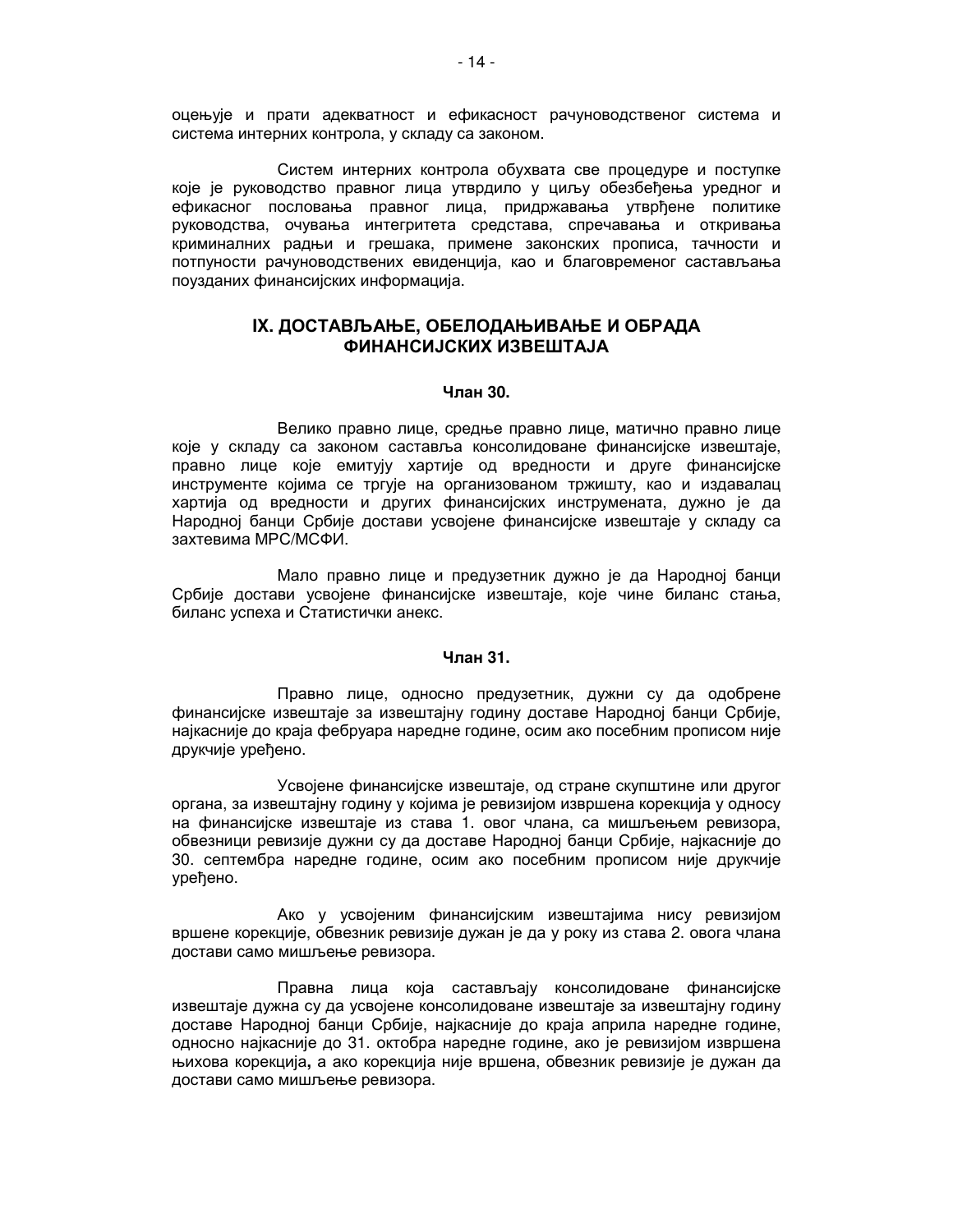Правна лица и предузетници који финансијске извештаје састављају у складу са чланом 24. ст. 2, 3. и 5. овог закона достављају их Народној банци Србије, у року од 60 дана од дана када су финансијски извештаји састављени.

### Чпан 32.

Обвезници ревизије из члана 37. овог закона дужни су да обелодане Биланс стања, Биланс успеха, Извештај о токовима готовине, Извештај о променама на капиталу и Напомене уз финансијске извештаје, заједно са мишљењем ревизора, најкасније до 30. септембра текуће године у штампи, часописима или путем WEB SITE-а, а правна лица из члана 31. став 5. овог закона - у року од шест месеци од дана када су финансијски извештаји састављени.

### Члан 33.

Народна банка Србије примљене финансијске извештаје из члана 31. овог закона обрађује и објављује податке из тих извештаја, на основу којих се сагледавају резултати пословања и финансијски положај правних лица и предузетника.

Подаци из става 1. овог члана јавни су и доступни свим правним и физичким лицима.

Финансијске извештаје из става 1. овог члана Народна банка Србије чува 20 година.

### Члан 34.

Ближе услове и начин пријема, контроле и обраде финансијских извештаја, и давање података из тих извештаја као и накнаду за обављање тих послова прописује Народна банка Србије.

# Члан 35.

Народна банка Србије на основу података из члана 33. овог закона и других евиденција које она води, као и података које јој достављају други надлежни органи, води регистар података о бонитету правних лица и предузетника.

# Члан 36.

Ближе услове и начин вођења регистра података о бонитету правних лица и предузетника, давања података и мишљења о бонитету, као и накнаду за давање података и мишљења о бонитету прописује Народна банка Србије.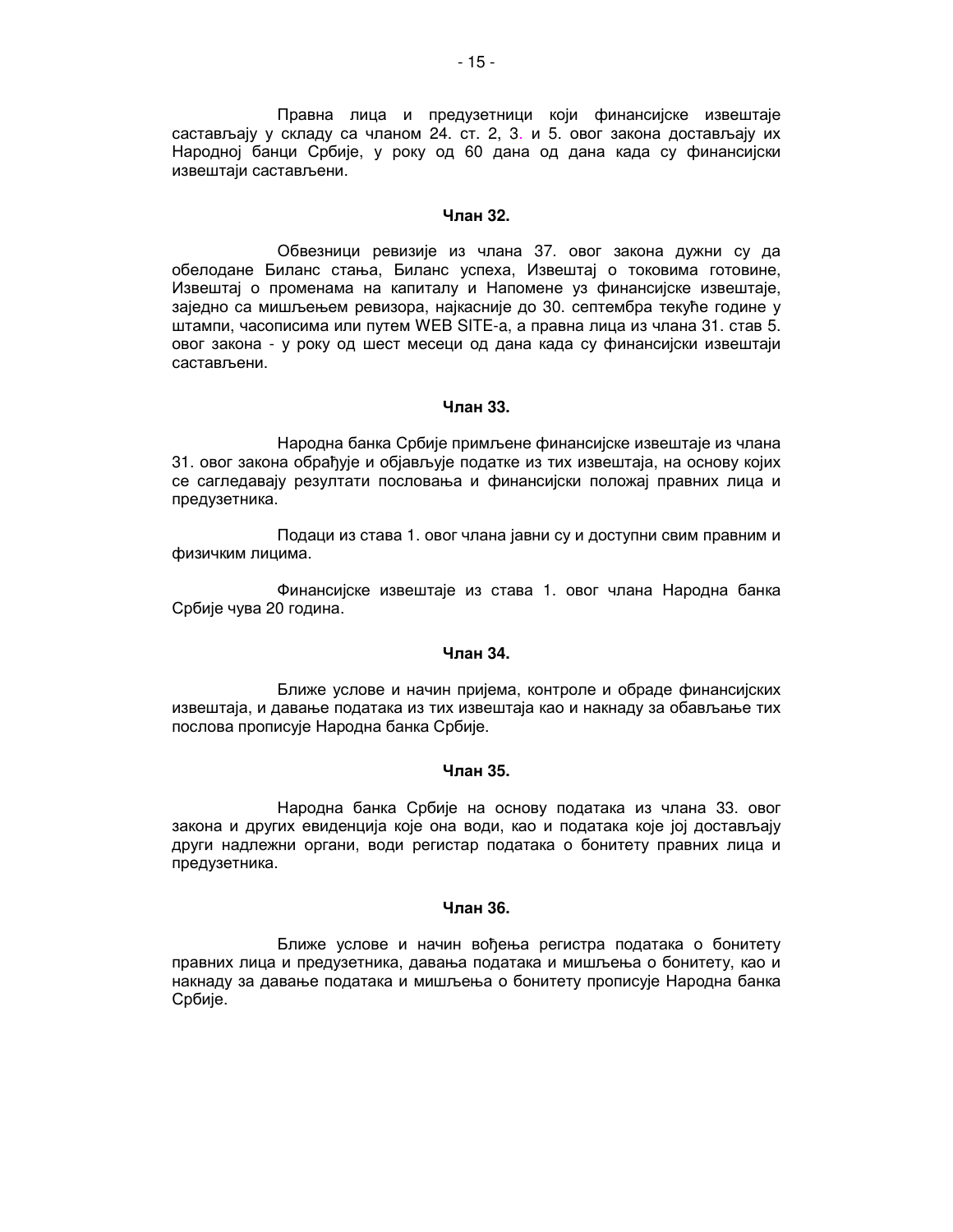# Х. РЕВИЗИЈА ФИНАНСИЈСКИХ ИЗВЕШТАЈА

### 1. Ревизија финансијских извештаја

# Члан 37.

Ревизија годишњих финансијских извештаја обавезна је за велика и средња правна лица, матична правна лица која, у складу са овим законом, састављају консолидоване финансијске извештаје, за правна лица која емитују хартије од вредности и друге финансијске инструменте којима се тргује на организованом тржишту, као и за све издаваоце хартија од вредности.

Мала правна лица и предузетници могу да одлуче да врше ревизију финансијских извештаја, у складу са овим законом.

Порески орган може да врши контролу финансијских извештаја малих правних лица и предузетника.

Начин вршења контроле из става 3. овог члана прописује министар финансија.

Емитенти хартија од вредности и других финансијских инструмената који емитовање врше путем јавне понуде дужни су да прибаве извештај о извршеној ревизији за годину која претходи години у којој врше издавање хартија од вредности, односно других финансијских инструмената.

Посебне уговорене ревизије финансијских извештаја правних лица и предузетника не сматрају се ревизијом годишњих финансијских извештаја у смислу овог закона.

#### 2. Обављање ревизије

# Члан 38.

Ревизија годишњих финансијских извештаја обавља се у складу са овим законом и Међународним стандардима ревизије (МСР).

Ревизију финансијских извештаја обављају лица која имају професионално звање у складу са овим законом, односно овлашћени ревизори који имају лиценцу за рад на пословима ревизије финансијских извештаја (у даљем тексту: лиценцирани овлашћени ревизори), запослени у предузећу за ревизију и који су чланови Коморе.

Ревизију финансијских извештаја могу да обављају и овлашћени ревизори из члана 73. ст. 2. и 3. овог закона без лиценце за обављање послова ревизије финансијских извештаја, најдуже до истека рока из члана 73. став 4. овог закона.

Ревизију финансијских извештаја могу да обављају и ревизори и овлашћене рачуновоће из члана 73. став 5. овог закона, запослени у предузећу за ревизију, најдуже у року прописаном тим ставом, али не могу да изражавају ревизорско мишљење у извештају о извршеној ревизији.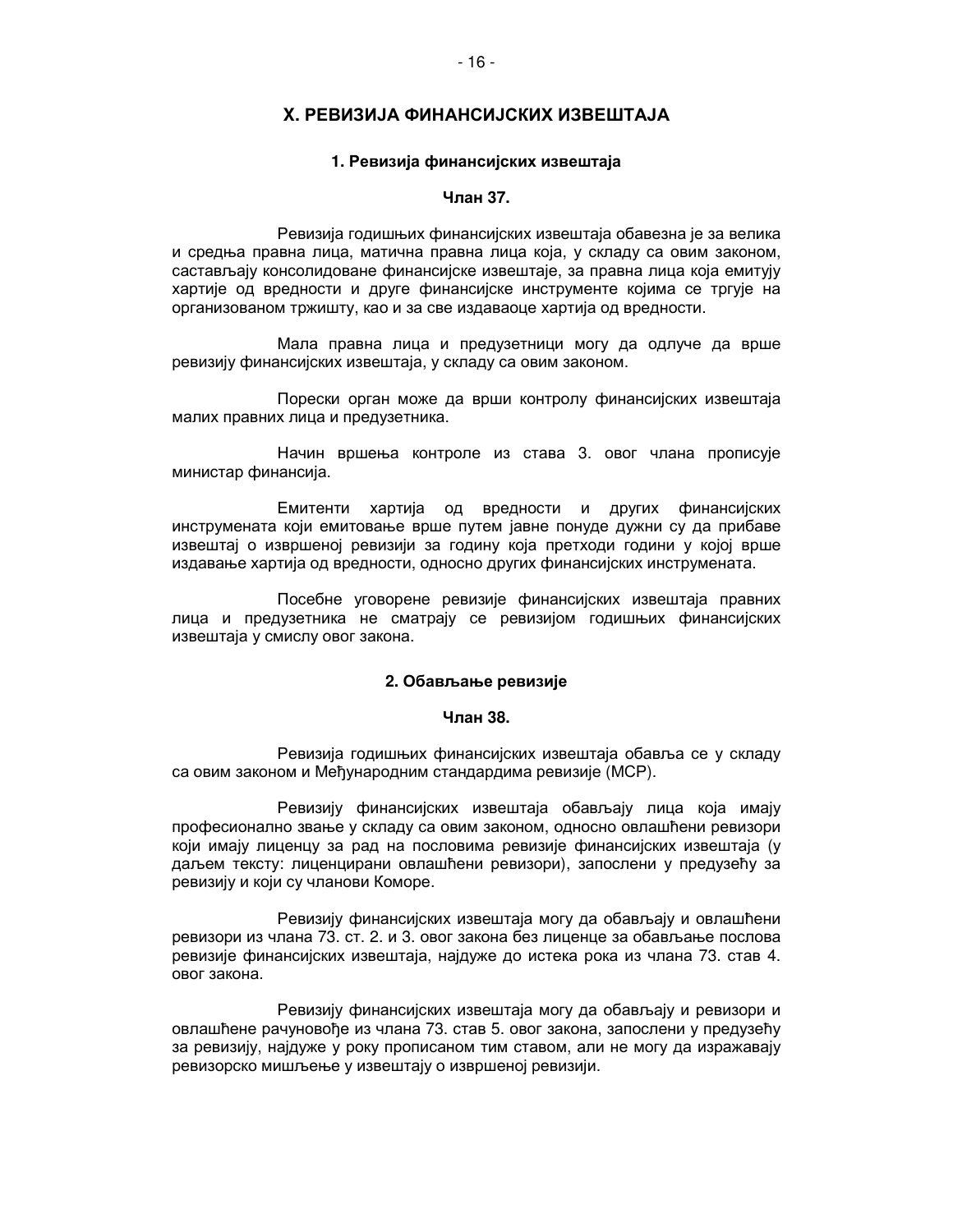Лиценцирани овлашћени ревизор врши ревизију финансијских извештаја и у извештају о извршеној ревизији недвосмислено изражава мишљење о томе да ли финансијски извештаји истинито и објективно, по свим материјално значајним питањима приказују финансијско стање, пословни резултат и токове готовине и да ли су састављени у складу са МРС, односно МСФИ, односно у складу са прописима из члана 2. овог закона.

Мишљење овлашћеног ревизора мора бити изражено у складу са Међународним стандардима ревизије и може бити позитивно, мишљење са резервом, негативно или се ревизор уздржава од мишљења.

Предузеће за ревизију из става 2. овог члана може да обавља ревизију код правних лица из члана 37. став 1. овог закона, ако у радном односу има најмање три лиценцирана овлашћена ревизора. Предузеће за ревизију може да обавља ревизију код средњих правних лица ако има најмање једног лиценцираног овлашћеног ревизора.

Ревизију финансијских извештаја може да обавља исто предузеће за ревизију највише пет година узастопно код истог правног лица, осим ако другим законом није друкчије уређено.

Изузетно, предузеће за ревизију може обављати ревизију код истог правног лица, највише још пет година, осим ако другим законом није друкчије уређено, уколико ревизију врше други овлашћени ревизори тог предузећа за ревизију (ротирање ревизора).

Ревизија финансијских извештаја из члана 37. овог закона обавља се за сваку годину, на основу података о разврставању правних лица за претходну годину.

Надлежни орган правног лица одлучује о избору предузећа за ревизију у складу са законом.

Овлашћени ревизор изабраног предузећа за ревизију има право да присуствује седници скупштине, односно другог органа, приликом усвајања годишњих финансијских извештаја и да добија сва потребна обавештења и документа које добијају чланови органа управљања за ту седницу.

Овлашћени ревизор има право увида у сва документа, пословне књиге и обрачуне и да од чланова органа управљања и руководства правног лица захтева и добије сва додатна објашњења неопходна за обављање ревизије.

Овлашћени ревизор је дужан да добијене податке и информације користи искључиво за потребе ревизије и не може их саопштити трећим лицима, осим у случајевима криминалних радњи, у складу са Међународним стандардима ревизије и у складу са законом.

Ревизија се обавља на основу уговора, који је обвезник за ревизију дужан да закључи са предузећем за ревизију, најкасније, до краја календарске, односно пословне године.

Предузећа за ревизију дужна су да Министарству надлежном за послове финансија (у даљем тексту: Министарство) доставе списак закључених уговора о ревизији из става 16. овог члана најкасније до краја текуће године.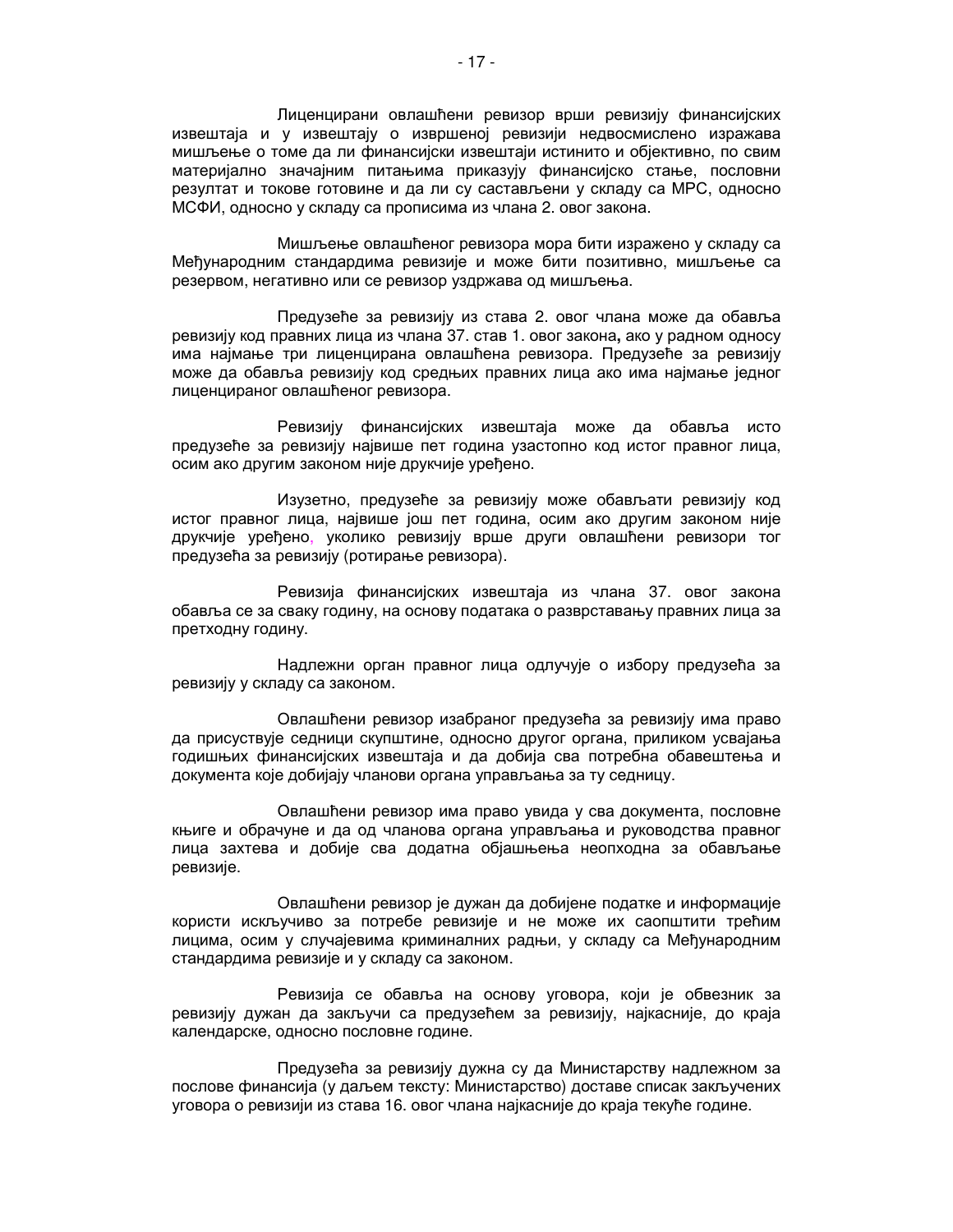### 3. Давање и одузимање лиценци за обављање ревизије

### Члан 39.

Комора издаје, продужава и одузима лиценце за обављање послова ревизије финансијских извештаја овлашћеним ревизорима и води Регистар издатих лиценци за обављање послова ревизије.

Комора, уз сагласност министра финансија, прописује услове за стицање, продужавање и одузимање лиценци из става 1. овог члана.

### 4. Предузећа за ревизију

# Члан 40.

Предузеће за ревизију оснива се у складу са законом којим се уређују привредна друштва, ако овим законом није друкчије одређено.

Предузеће за ревизију мора да испуњава и следеће посебне услове:

1) да овлашћени ревизори или предузећа за ревизију, као оснивачи предузећа за ревизију имају већинско управљачко право;

2) да има дозволу за обављање послова ревизије;

3) да овлашћени ревизори оснивачи предузећа за ревизију и овлашћени ревизори запослени у предузећу за ревизију нису под контролом било ког лица или интересних група, у складу са Кодексом етике за професионалне рачуновође;

4) да имају у радном односу прописан број овлашћених ревизора који имају лиценцу из члана 38. овог закона;

5) да је члан Коморе.

Предузеће за ревизију обавезно је да се осигура од ризика од одговорности за штету коју може проузроковати погрешно изражено ревизорско мишљење лиценцираног овлашћеног ревизора, као и због непримењивања Међународних стандарда ревизије и Кодекса етике за професионалне рачуновође.

Предузеће за ревизију може, осим ревизије финансијских извештаја, да пружа услуге вођења пословних књига и састављања финансијских извештаја и да врши процену вредности имовине и капитала.

Предузеће за ревизију не може да врши ревизију код правног лица коме истовремено пружа услуге из става 4. овог члана.

Предузеће за ревизију може правним лицима код којих врши ревизију да пружа саветодавне услуге у складу Кодексом етике за професионалне рачуновође.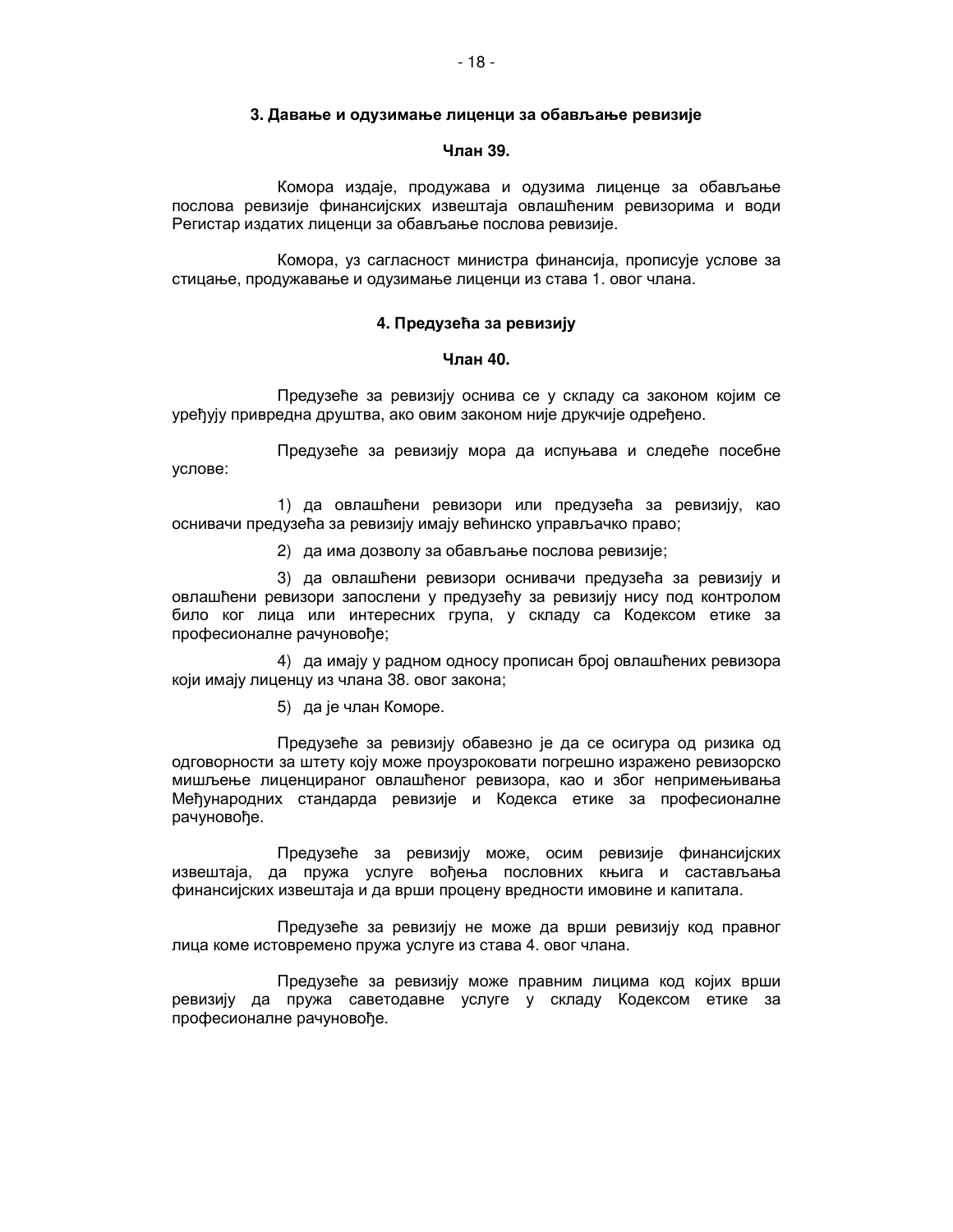### Члан 41.

Дозволу за обављање послова ревизије на основу које се предузеће за ревизију региструје за обављање послова ревизије издаје Министарство.

# Чпан 42.

Захтев за издавање дозволе за обављање послова ревизије оснивач предузећа за ревизију подноси Министарству.

Уз захтев из става 1. овог члана, оснивач подноси:

1) статут или оснивачки акт, у складу са законом којим се уређују привредна друштва;

2) интерни акт којим је уређена методологија обављања ревизије;

3) податке о лицима која ће обављати ревизију са доказима о раду на неодређено радно време са пуним радним временом и са доказом да имају професионално звање и лиценцу за обављање послова ревизије финансијских извештаја, у складу са овим законом;

4) податке о оснивачима.

# Члан 43.

Министарство је дужно да одлучи о захтеву из члана 42. овог закона у року од 30 дана од дана подношења захтева.

Ако нису испуњени услови прописани овим законом. Министарство решењем одбија захтев из става 1. овог члана.

Решење из става 2. овог члана коначно је, а против њега може да се покрене управни спор.

# Чпан 44.

Предузеће за ревизију, у року од 30 дана од дана добијања дозволе за обављање послова ревизије, подноси захтев за упис у Регистар предузећа за ревизију, који води Министарство и доставља доказе о раду на неодређено и одређено време са пуним радним временом лиценцираних овлашћених ревизора (оверене фотокопије уговора о раду, радне књижице и пријаве организацијама обавезног социјалног осигурања и др.) и лиценце за обављање послова ревизије финансијских извештаја.

Садржину регистра из става 1. овог члана ближе уређује министар финансија.

### Члан 45.

Ревизију не може да обавља: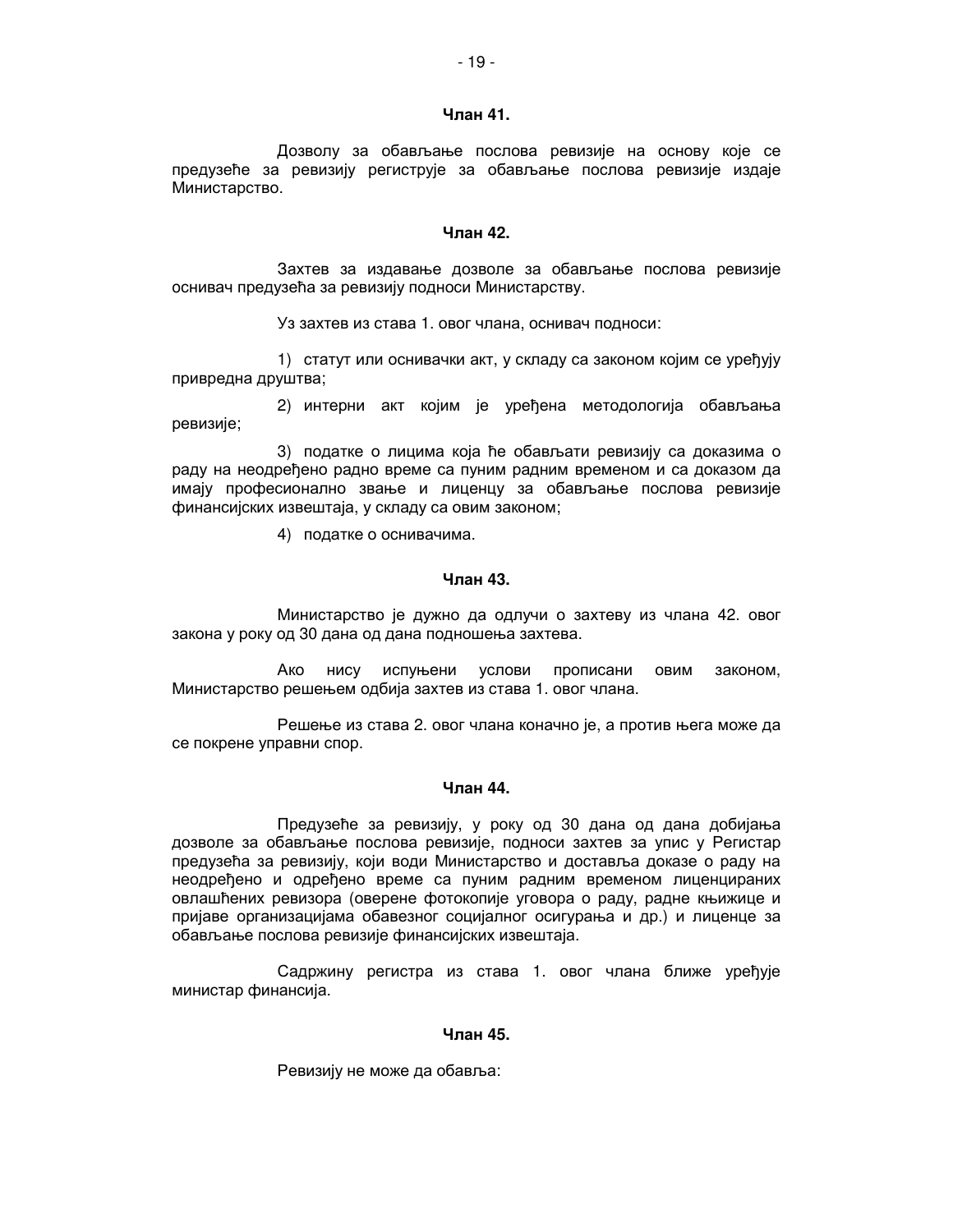1) предузеће за ревизију које је акционар, улагач средстава или оснивач правног лица код којег се обавља ревизија;

2) предузеће за ревизију - код правног лица које је акционар, улагач средстава или оснивач тог предузећа за ревизију;

3) овлашћени ревизор који нема лиценцу за обављање послова ревизије финансијских извештаја;

4) лиценцирани овлашћени ревизор који је акционар, улагач средстава или оснивач правног лица код кога се обавља ревизија;

5) лиценцирани овлашћени ревизор који је сродник по крви у правој линији до било ког степена, а у побочној линији до четвртог степена, супружник или сродник по тазбини до другог степена, без обзира да ли је брак престао, усвојилац, односно усвојеник оснивача или директора правног лица код којег се обавља ревизија и старалац, односно хранилац оснивача правног лица код којег се обавља ревизија.

# Члан 46.

Предузеће за ревизију у којем се број лиценцираних овлашћених ревизора смањи испод броја прописаног овим законом, дужно је да о тој промени обавести Министарство у року од осам дана од дана настале промене.

Предузеће за ревизију, које у току обављања ревизије остане без и једног лиценцираног овлашћеног ревизора дужно је да прекине послове ревизије и о томе обавести правно лице код којег се обавља ревизија и Министарство у року од осам дана од дана настале промене, а правно лице започету ревизију поверава другом предузећу за ревизију.

У случајевима из ст. 1. и 2. овог члана, предузеће за ревизију не може да закључује нове уговоре о обављању ревизије док поново не испуни услове из члана 38. став 7. овог закона и о томе обавести Министарство.

# Члан 47.

У случају откривања материјално значајних радњи које имају елементе кривичног дела, предузеће за ревизију је дужно да у складу са МСР, обавести руководство правног лица и надлежни државни орган, у складу са законом.

# Члан 48.

Министарство доноси решење о одузимању дозволе за обављање послова ревизије предузећу за ревизију ако:

1) не обавља ревизију у складу са одредбама овог закона;

2) је дозвола за обављање послова ревизије издата на основу неистинитих података оснивача;

3) не поднесе захтев за упис у Регистар предузећа за ревизију;

4) се број лиценцираних овлашћених ревизора смањи испод прописаног броја, а предузеће за ревизију, у року од три месеца од настанка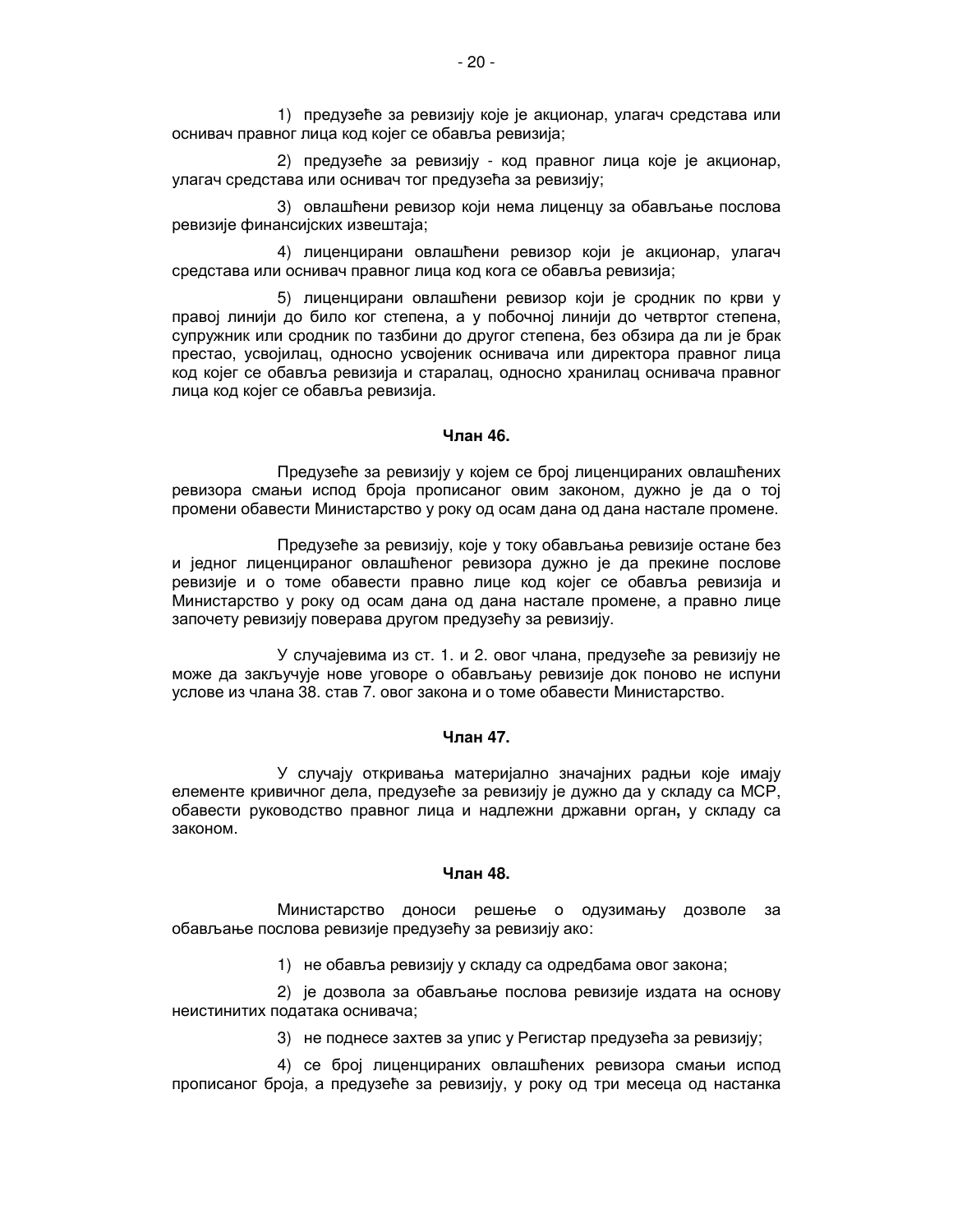промене, не повећа број лиценцираних овлашћених ревизора до броја прописаног овим законом и о томе не обавести Министарство.

Решење из става 1. овог члана коначно је, а против њега може да се покрене управни спор.

### Чпан 49.

Кад решење о одузимању дозволе за обављање послова ревизије из члана 48. овог закона буде извршно, Министарство доставља примерак решења надлежном органу, односно организацији која води регистар привредних субјеката.

# ХІ. КОМОРА ОВЛАШЋЕНИХ РЕВИЗОРА

### 1. Оснивање Коморе

### Члан 50.

Ради унапређења и развоја рачуноводствене и ревизорске професије, примене међународне рачуноводствене и ревизорске регулативе и хармонизације са том регулативом, заштите општег и појединачног интереса у обављању послова у тој области, организовања у пружању услуга у наведеној области, спровођења испита за стицање професионалног звања давања и одузимања лиценци за обављање послова ревизије финансијских извештаја, као и ради остваривања других циљева, оснива се Комора овлашћених ревизора.

Чланови Коморе су овлашћени ревизори који су запослени у предузећу за ревизију и овлашћени интерни ревизори, као и предузећа за ревизију.

Комора је правно лице са седиштем у Београду.

### 2. Послови које обавља Комора

#### Члан 51.

Комора обавља следеће послове:

1) прати примену Међународних рачуноводствених стандарда, односно Међународних стандарда финансијског извештавања, Међународних стандарда ревизије, Међународних стандарда контроле квалитета и Кодекса етике за професионалне рачуновође;

2) прати процес хармонизације рачуноводствене и ревизорске регулативе са међународном професионалном регулативом;

3) доноси програм, врши обуку кандидата, организује испите и издаје сертификате за стицање професионалних звања, као и правила за континуирано професионално усавршавање, у складу са међународним захтевима за професионално оспособљавање и овим законом;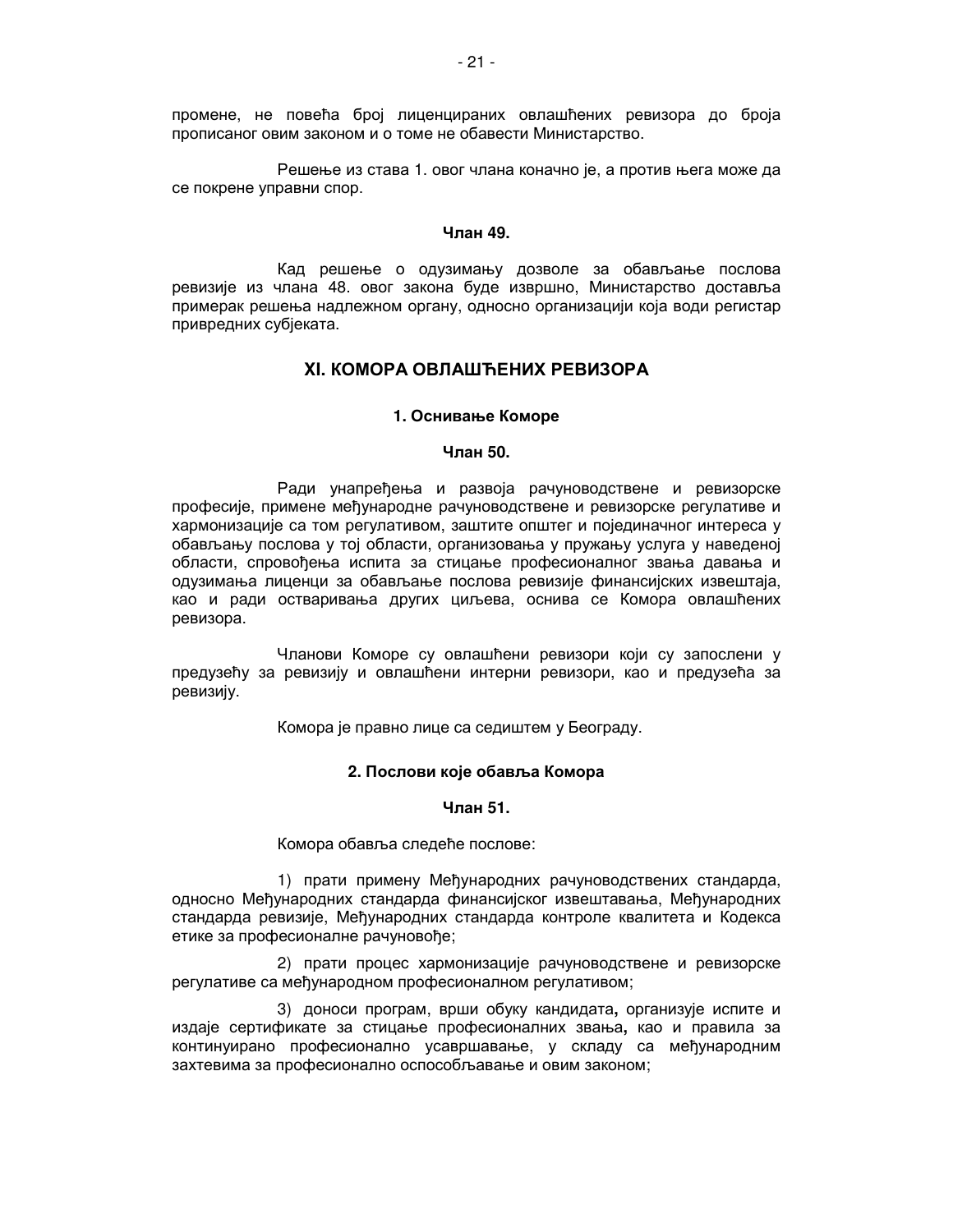4) прописује услове за стицање, продужавање и одузимање лиценци за обављање послова ревизије овлашћеним ревизорима за рад на пословима ревизије финансијских извештаја, у складу са овим законом;

5) издаје, продужава и одузима лиценце за обављање послова ревизије финансијских извештаја овлашћеним ревизорима и води регистар издатих лиценци овлашћеним ревизорима за обављање послова ревизије финансијских извештаја;

6) води регистре издатих сертификата за професионална звања;

7) утврђује критеријуме и врши нострификацију професионалних звања стечених у иностранству;

8) најмање једном годишње обавештава Министарство о примени међународних стандарда у области рачуноводства и ревизије и Кодекса етике за професионалне рачуновође код правних лица и у предузећима за ревизију;

9) утврђује критеријуме за образовање цена ревизорских услуга предузећа за ревизију;

10) сарађује са међународним професионалним организацијама;

11) доставља Министарству годишњи финансијски извештај и извештај о раду;

12) обавља послове за које је овлашћена од стране Међународне федерације рачуновођа и других међународних професионалних организација;

13) обавља и друге послове утврђене оснивачким актом Коморе.

Послове из става 1. тач. 3) до 7) овог члана Комора обавља као поверене.

Акти из става 1. тач 5) и 7) овог члана су коначни и против њих се може покренути управни спор.

За обављање стручних и административних послова Комора образује стучну службу. У погледу службеног језика и писма, стручне спреме и оспособљености запослених који раде на повереним пословима државне управе и у погледу канцеларијског пословања на рад стручне службе примењују се прописи везани за државну управу.

Организација и начин обављања послова из става 1. овог члана ближе се уређује статутом и општим актима Коморе.

На статут и друге опште акте Коморе сагласност даје Министарство у року од 30 дана од дана њиховог усвајања у органима Коморе.

Решење о давању сагласности на статут Коморе објављује се у "Службеном гласнику Републике Србије".

# Члан 52.

Комора је овлашћена да постане члан Међународне федерације рачуновођа (IFAC), у складу са статутом те федерације.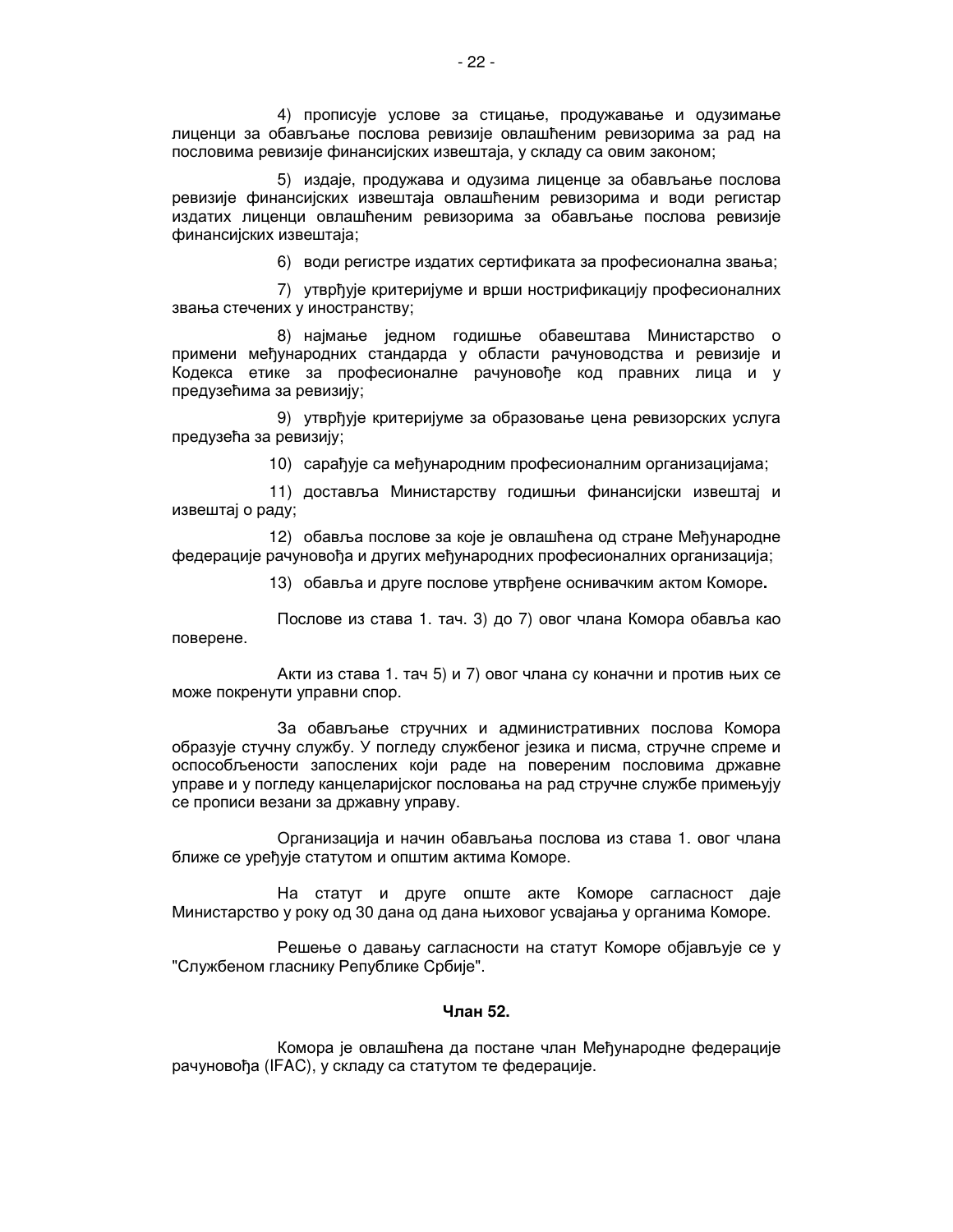### 3. Органи Коморе

# Члан 53.

Органи Коморе јесу Скупштина, Савет, Надзорни одбор и Дисциплинска комисија.

### Члан 54.

Скупштина је највиши орган Коморе.

Скупштина бира председника Скупштине из реда овлашћених ревизора чланова Коморе.

За председника Скупштине не може бити изабрано лице које је члан политичке странке и функционер у смислу закона којим се уређује спречавање сукоба интереса при вршењу јавних функција, или функционер синдикалне организације.

Министар финансија даје сагласност на избор председника Скупштине.

Председник Скупштине бира се на период од пет година и исто лице не може поново да буде изабрано на ту функцију.

Скупштина:

1) доноси статут Коморе, пословник о раду, утврђује правила за примену Кодекса етике за професионалне рачуновође, доноси правилник о дисциплинском поступку и стручна правила;

2) бира и опозива чланове органа и тела у саставу Коморе у складу са овим законом и статутом, осим чланова који су према одредбама овог закона представници одређених органа и организација, које именују ти органи и организације;

3) доноси програм за стицање професионалних звања из члана 4. овог закона, у складу са међународним смерницама и захтевима за професионално оспособљавање и са овим законом;

4) образује комисију за спровођење испита из члана 6. став 1. овог закона;

5) прописује услове за стицање, продужавање и одузимање лиценци за рад овлашћеним ревизорима за обављање послова ревизије финансијских извештаја;

6) одлучује о износу чланског доприноса који плаћају чланови да би се покрили трошкови активности Коморе, као и о износу накнада за полагање испита и упис у регистре које води;

7) разматра и усваја извештај о активностима других органа и одобрава финансијски план Коморе;

8) усваја годишњи извештај о пословању Коморе и годишње финансијске извештаје Коморе и са мишњењем ревизора доставља Министарству;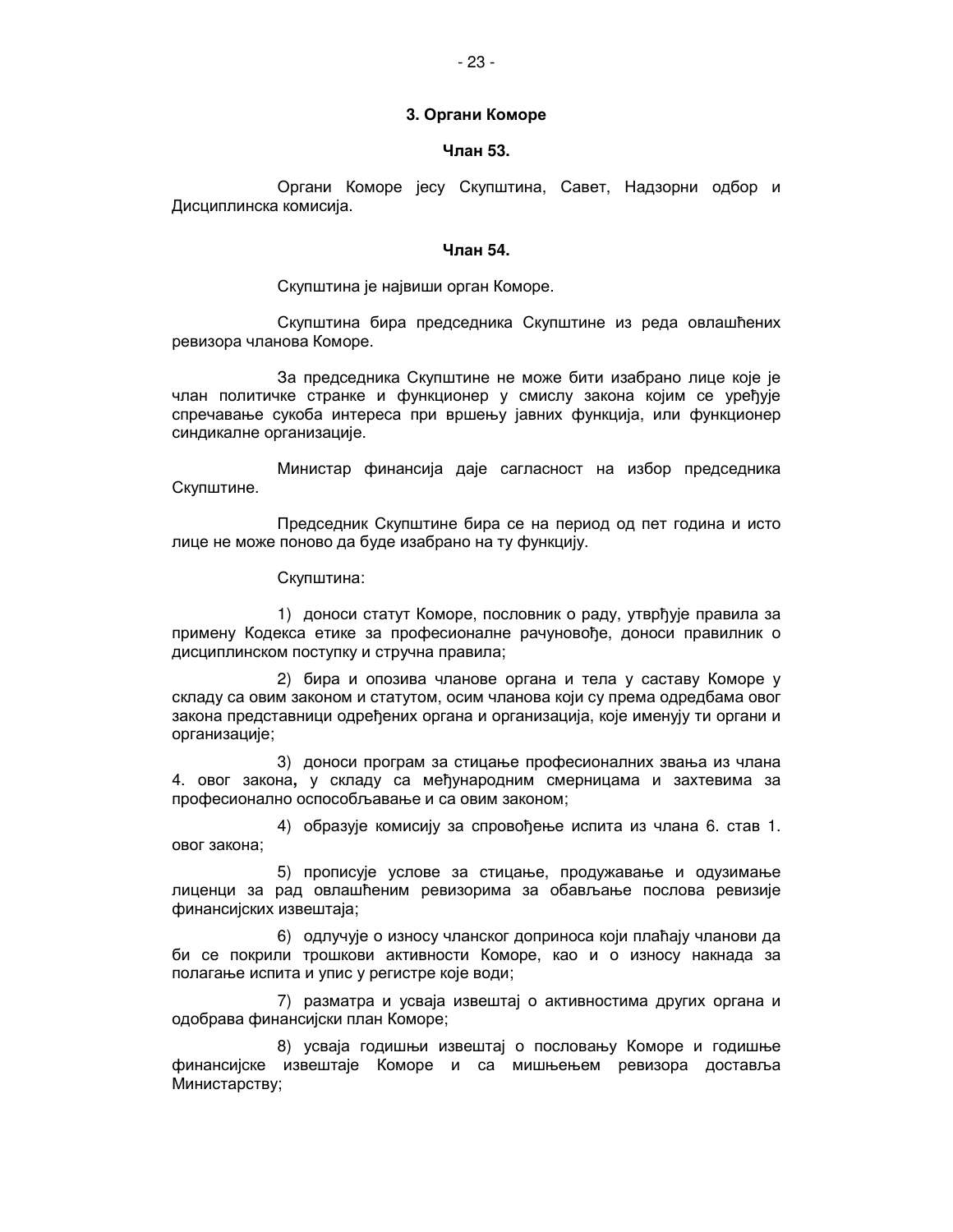9) обавља и друге послове на основу статута Коморе, у складу са овим законом.

Представник Министарства је члан Скупштине.

### Члан 55.

Савет је извршни орган Коморе.

Савет чине: председник, потпредседник, један представник Министарства, један представник Народне банке Србије, један представник Удружења банака Србије, један представник Комисије за хартије од вредности, један универзитетски професор и четири овлашћена ревизора запослена у предузећима за ревизију.

Председника и потпредседника предлажу чланови Коморе, из реда чланова Коморе.

За председника и потпредседника Савета не може бити изабрано лице које је члан политичке странке и функционер у смислу закона којим се уређује спречавање сукоба интереса при вршењу јавних функција, или функционер синдикалне организације.

Министар финансија даје сагласност на именовање председника и потпредседника Савета.

Председник и потпредседник Савета бирају се на период од пет година и иста лица не могу поново да буду бирана на ту функцију.

Савет:

1) припрема предлог статута и других општих аката које доноси Скупштина;

2) припрема предлог програма за стицање професионалног звања из члана 4. овог закона, у складу са међународним смерницама и захтевима за професионално оспособљавање, у складу са овим законом;

3) предлаже чланове комисије за спровођење испита из члана 6. став 1. овог закона:

4) предлаже услове за стицање, продужавање и одузимање лиценци овлашћеним ревизорима за обављање послова ревизије финансијских извештаја;

5) одлучује о издавању, продужавању и одузимању лиценци овлашћеним ревизорима за обављање послова ревизије финансијских извештаја;

6) одлучује о упису и брисању чланова из регистара које Комора води;

7) утврђује процедуре за праћење примене међународних стандарда ревизије и Кодекса етике за професионалне рачуновође у предузећима за ревизију;

8) утврђује смернице за обављање интерне ревизије, у складу са међународним општеприхваћеним принципима за обављање интерне ревизије;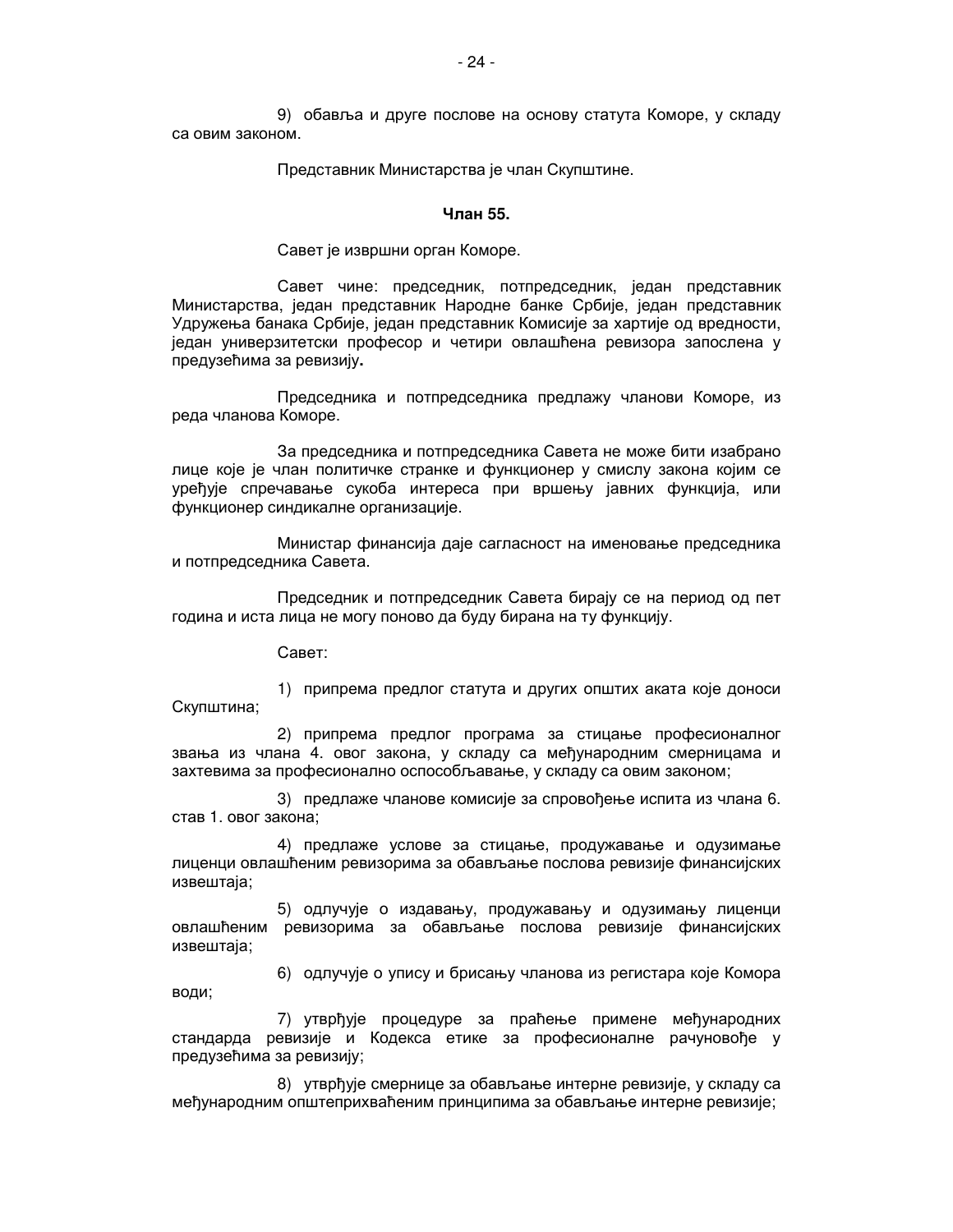9) обавља и друге послове на основу закона и статута Коморе.

#### Члан 56.

Надзорни одбор има пет чланова.

Надзорни одбор чине: председник, потпредседник, један представник Министарства и два представника предузећа за ревизију.

Председника и потпредседника предлажу чланови Скупштине Коморе, из реда чланова Коморе.

За председника и потпредседника Надзорног одбора не може бити изабрано лице које је члан политичке странке и функционер у смислу закона којим се уређује спречавање сукоба интереса при вршењу јавних функција, или функционер синдикалне организације.

Министар финансија даје сагласност на именовање председника и потпредседника Надзорног одбора.

Председник и потпредседник бирају се на период од пет година и иста лица не могу поново да буду изабрана на ту функцију.

Надзорни одбор:

1) врши надзор над законитошћу рада Коморе;

2) прегледа годишњи извештај о раду и финансијске извештаје, као и друге акте Коморе;

3) обавља и друге послове на основу овог закона и статута Коморе.

# Члан 57.

Дисциплинска комисија је орган Коморе који спроводи овлашћења утврђена статутом и правилником о дисциплинском поступку у спровођењу дисциплинских и других мера, у складу са овим законом.

Дисциплинску комисију чине: три члана Коморе, један представник Министарства финансија и један представник Министарства правде.

# **Чпан 58**

Делокруг послова, начин избора, као и број и састав појединих органа из чл. 53. до 57. овог закона ближе се утврђује статутом Коморе.

### 4. Средства за рад Коморе

### Члан 59.

Комора стиче средства за рад од чланског доприноса, накнаде за спровођење испита и издавање сертификата, лиценци, накнаде за упис и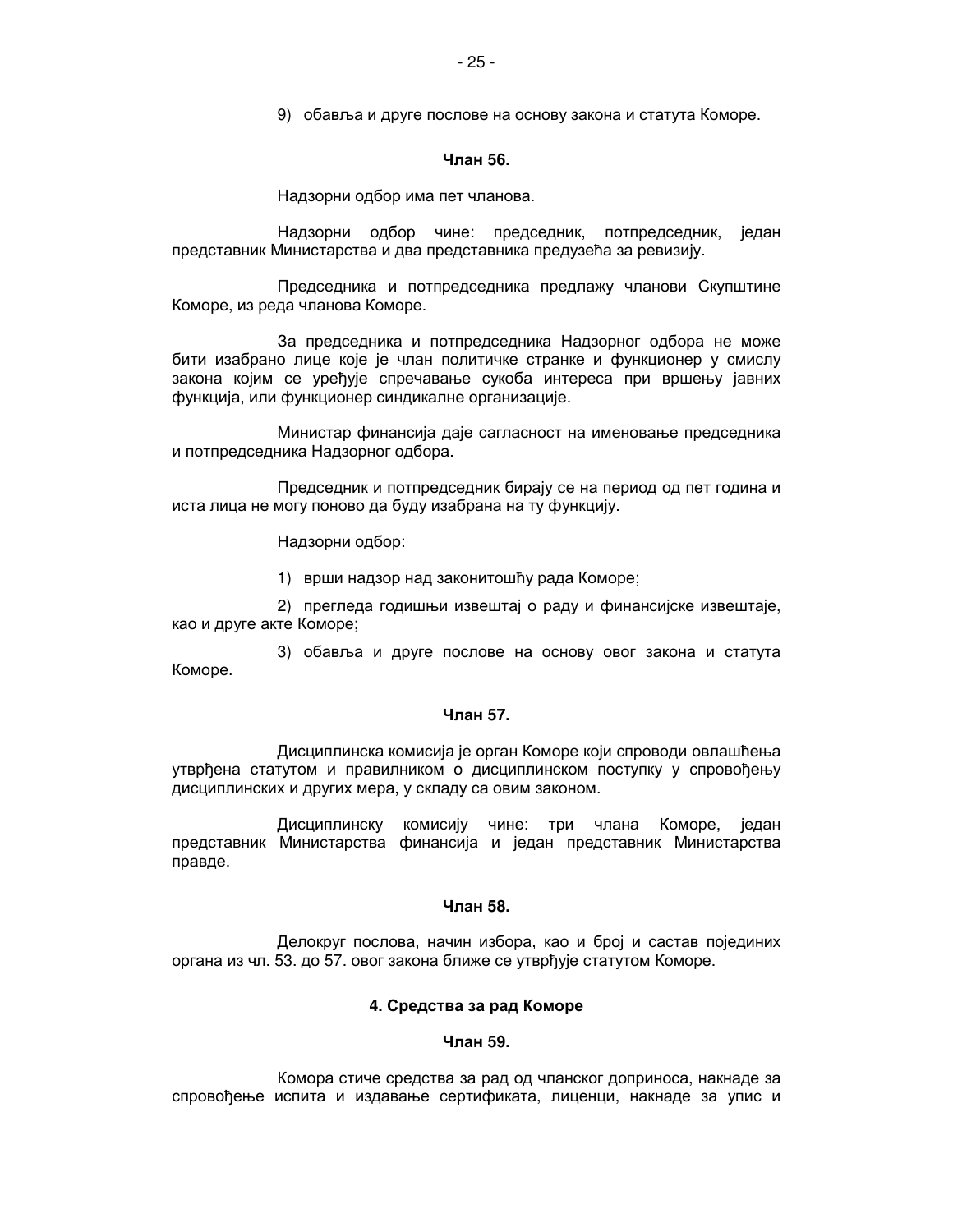давање података из регистара које води, донација, спонзорства, поклона и других извора, у складу са законом.

Средства за почетак рада Коморе могу се обезбедити из буџета Републике Србије.

Комора, уз сагласност Министарства, утврђује висину чланског доприноса, накнаде за спровођење испита и издавање сертификата и лиценци, као и висину накнаде за упис и давање података из регистара које води.

Решење о давању сагласности из става 3. овог члана објављује се у "Службеном гласнику Републике Србије".

# **XII. НАЦИОНАЛНА КОМИСИЈА ЗА РАЧУНОВОДСТВО**

### Члан 60.

Влада, на предлог Министарства, образује Националну комисију за рачуноводство (у даљем тексту: Комисија) са задатком да:

1) прати процес примене директива Европске уније из области рачуноводства и ревизије и предлаже одговарајућа решења за национално законодавство;

2) прати процес примене међународних рачуноводствених стандарда (МРС, односно МСФИ) и предлаже Министарству решења за евентуалне проблеме који могу да настану у поступку примене тих стандарда;

3) прати измене у међународној рачуноводственој и ревизорској регулативи (МРС/МСФИ, односно МСР) и да о томе извештава Министарство;

4) предлаже стратегију, смернице и акциони план за побољшање квалитета финансијског извештавања и иницира доношење нових или измене постојећих прописа из области рачуноводства;

5) остварује сарадњу са Министарством, Комором, факултетима који имају катедре из области рачуноводства и ревизије, као и са домаћим и страним струковним организацијама.

### Чпан 61.

Комисија је дужна да Министарству најмање једном месечно доставља извештај о своме раду.

### Члан 62.

Влада, на предлог Министарства, именује председника и шест чланова Комисије, од чега два члана на предлог струковних удружења из области рачуноводства и ревизије, а једног на предлог Народне банке Србије.

Стручне и административне послове за потребе Комисије обавља Министарство.

Накнада за рад председника и чланова Комисије обезбећује се из буџета Републике Србије.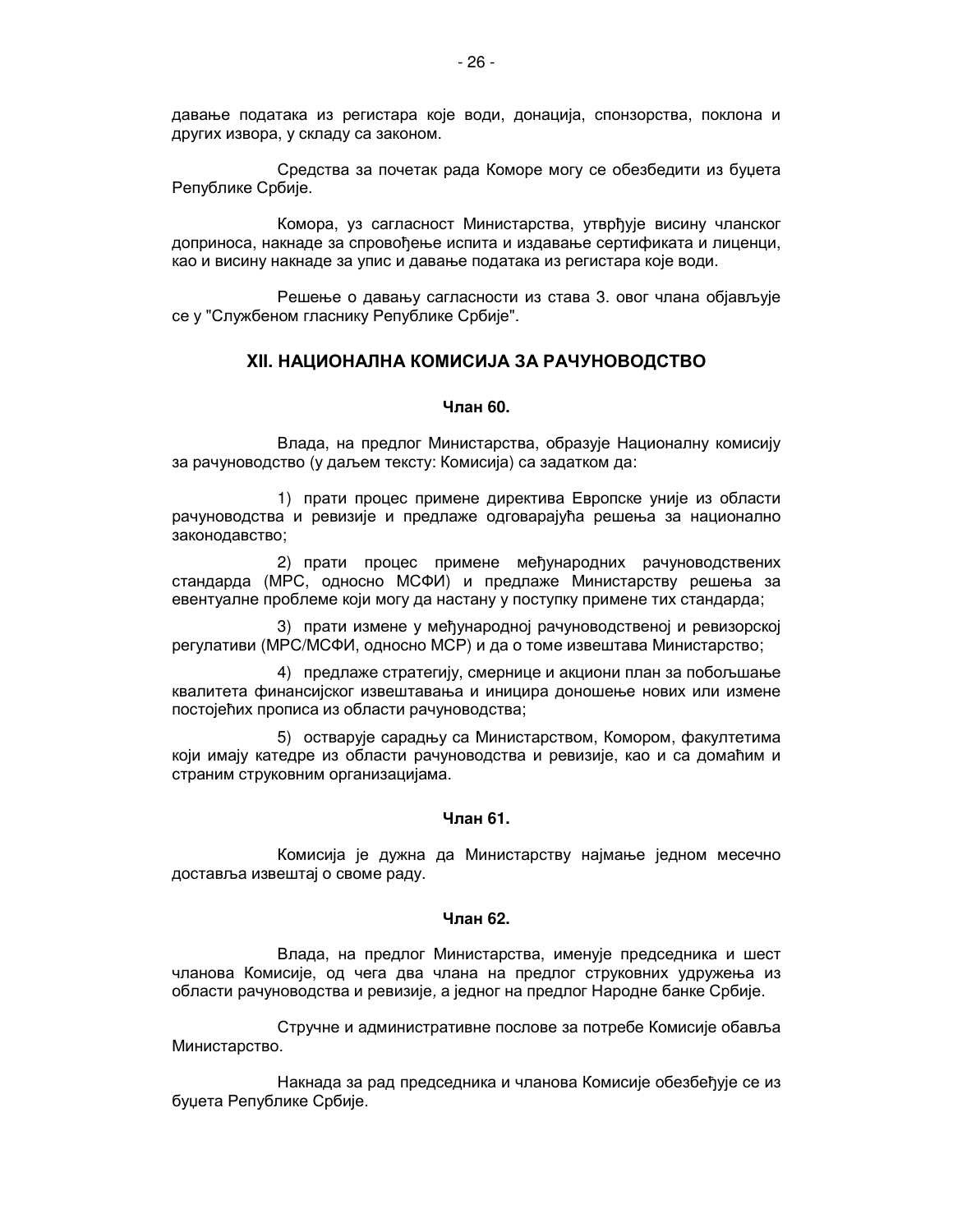Висину накнаде председнику и члановима Комисије одређује Влада, на предлог Министарства.

# **ХІІІ. НАДЗОР**

### 1. Надзор над радом предузећа за ревизију

# Члан 63.

Инспекцијски надзор над спровођењем овог закона врши Министарство преко овлашћених лица.

Образац легитимације овлашћеног лица и начин издавања прописује министар финансија.

Инспекцијски надзор над радом предузећа за ревизију врши се најмање једанпут годишње.

Овлашћено лице Министарства у поступку вршења инспекцијског надзора има право и дужност да:

1) у пословним просторијама предузећа за ревизију врши увид у опште и појединачне акте, евиденцију и другу документацију ради утврђивања чињеница и околности које су битне за вршење надзора и при томе утврђује нарочито:

(1) назив и седиште правног лица код кога се обавља ревизија,

(2) број и датум уговора, врсту ревизије или услуге и време на које је уговор закључен,

(3) податке о оснивању предузећа за ревизију,

(4) податке о оснивачима предузећа за ревизију,

(5) број лиценцираних овлашћених ревизора у радном односу на неодређено и одређено време,

(6) да ли се Министарству достављају подаци о закљученим уговорима о ревизији,

(7) да ли су уговорени послови осигурани од одговорности за штету,

(8) да ли постоји забрана обављања ревизије код појединачних правних лица,

(9) да ли се примењује професионална регулатива из области ревизије,

(10) да ли постоје разлози за одузимање дозволе за обављање послова ревизије предузећу за ревизију;

2) захтева додатно достављање документације за коју сматра да је неопходно;

3) предузима друге мере и радње за које је овлашћено законом.

Надзор из става 4. овог члана може се вршити и на образложен захтев Коморе.

Предузеће за ревизију дужно је да омогући овлашћеном лицу Министарства приступ у службене просторије и потребне услове за вршење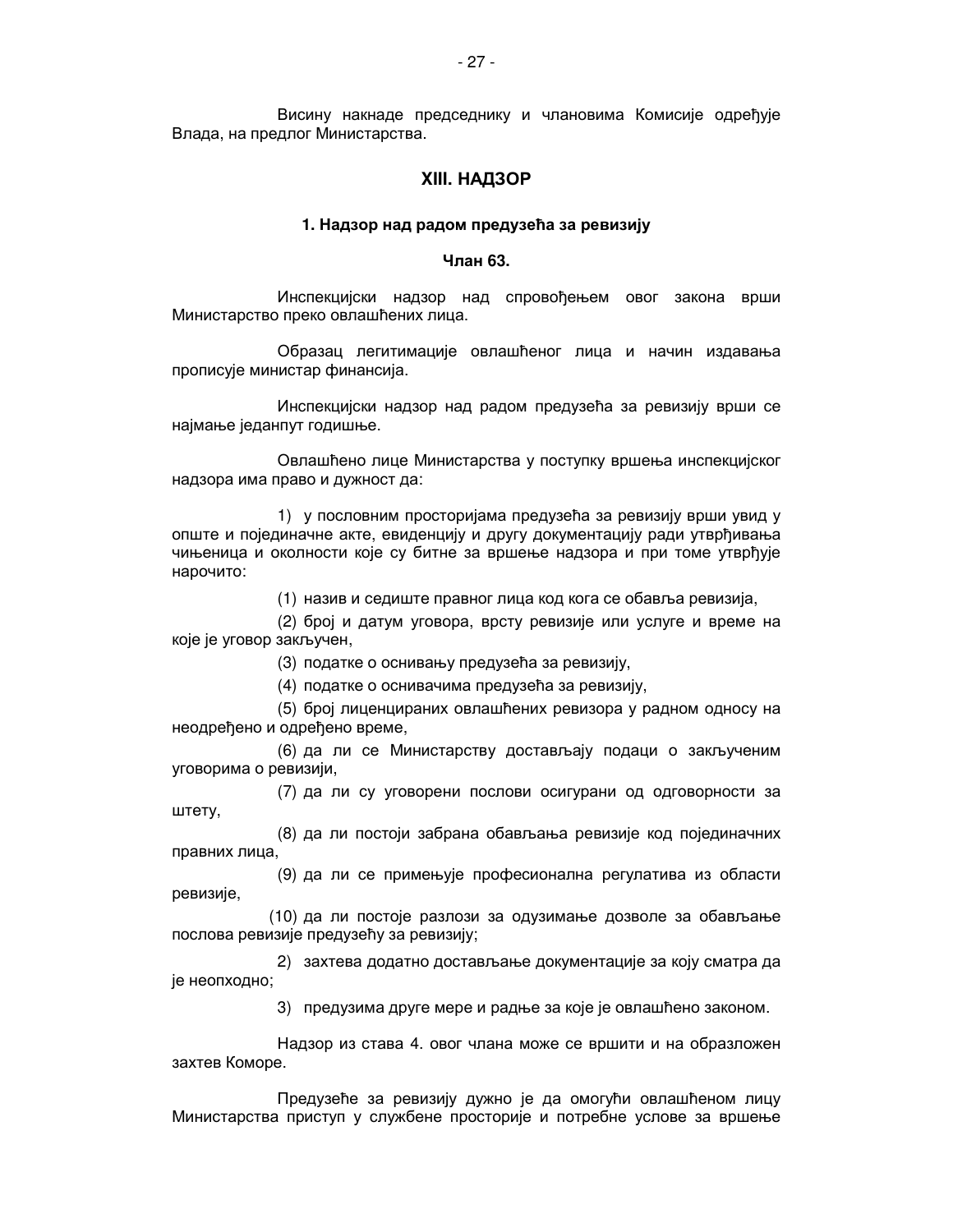надзора, да му пружи сва тражена обавештења и стави на увид исправе и податке о пословању предузећа.

# Чпан 64.

О извршеном надзору у предузећу за ревизију сачињава се записник.

Примерак записника доставља се предузећу за ревизију.

# Чпан 65

Ако овлашћено лице Министарства утврди да су општим или појединачним актом или предузетом радњом повређене одредбе овог закона, има обавезу и овлашћење да:

1) наложи решењем отклањање утврђене повреде овог закона и одреди рок у коме се то мора учинити;

2) предузме друге мере и радње за које је овлашћено законом.

# Члан 66.

Против решења овлашћеног лица може се изјавити жалба министру финансија у року од 15 дана од дана достављања решења.

Жалба на решење из члана 65. тачка 1) овог закона не одлаже извршење решења.

Министар финансија дужан је да у року од 30 дана од дана пријема жалбе решењем одлучи по жалби.

Против коначног решења из члана 65. тачка 1) овог закона и решења из става 3. овог члана не може се покренути управни спор.

Ако предузеће за ревизију не поступи у складу са налогом и у року утврђеном у коначном решењу из члана 65. тачка 1) овог закона, Министарство на предлог овлашћеног лица доноси решење о одузимању дозволе за обављање послова ревизије.

Решење из става 5. овог члана коначно је и против њега се може покренути управни спор.

Примерак решења из става 5. овог члана Министарство доставља и организацији надлежној за вођење регистра привредних субјеката.

# 2. Надзор над радом Коморе

### Чпан 67.

Министарство финансија врши надзор над радом Коморе у вршењу овим законом поверених послова државне управе, у складу са законом којим се уређује државна управа.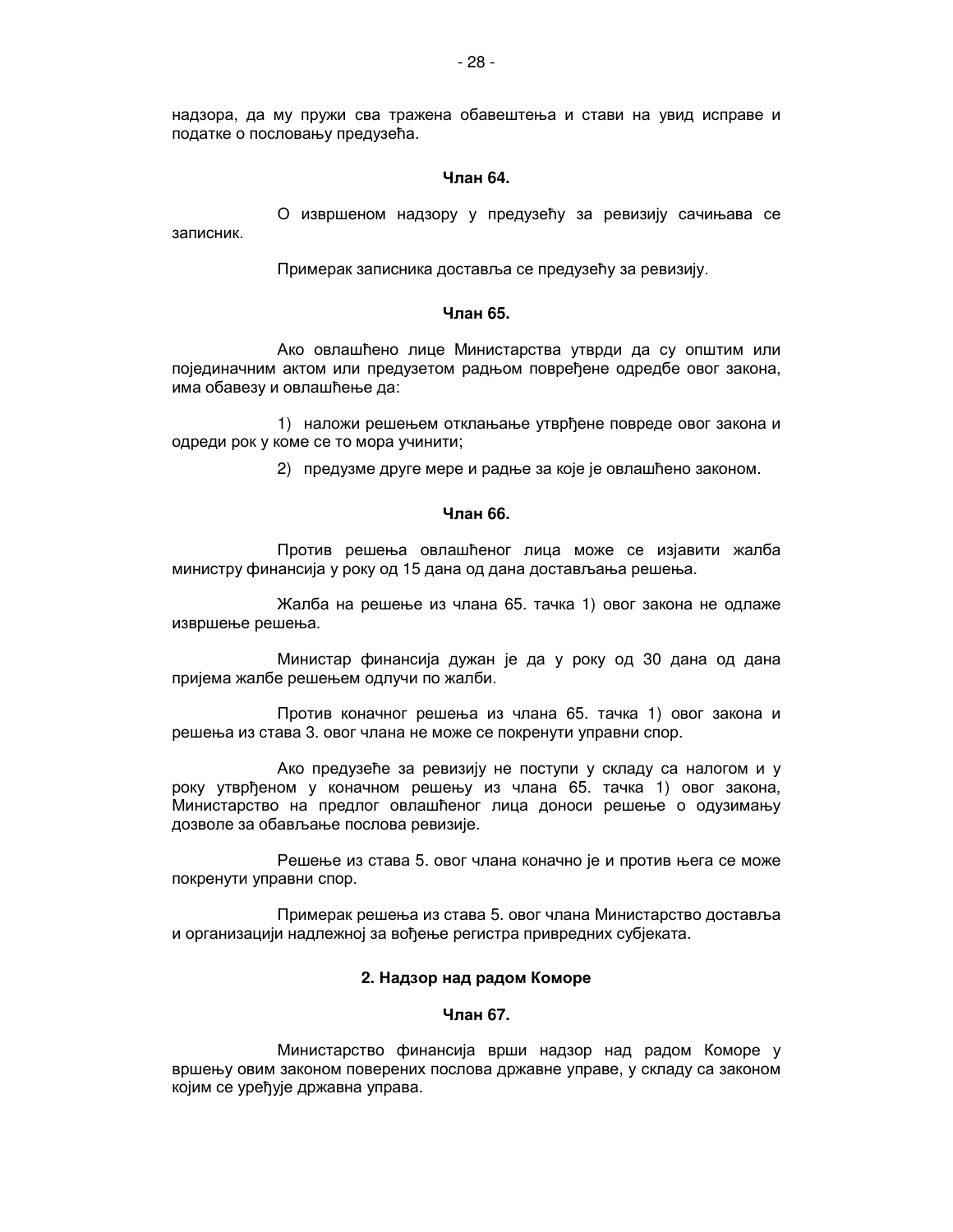# **XIV. КАЗНЕНЕ ОДРЕДБЕ**

### Члан 68.

Новчаном казном од 100.000 до 3.000.000 динара казниће се за привредни преступ правно лице ако:

1) се не разврста у мала, средња или велика правна лица, у складу са чланом 7. овог закона;

2) општим актом не уреди организацију рачуноводства на начин из члана 8. став 1. овог закона;

3) врши обраду података на рачунару, а не обезбеди рачуноводствени софтвер који омогућава функционисање система интерних рачуноводоствених контрола и онемогућава брисање прокњижених пословних промена (члан 8. став 2);

4) рачуноводствене исправе и документацију не достави на књижење у прописаном року и ако пословну промену не прокњижи у пословним књигама у прописаном року (члан 11);

5) општим актом не одреди лице коме се поверава вођење пословних књига и састављање финансијских извештаја (члан 16. став 2);

6) вођење пословних књига и састављање финансијских извештаја повери супротно одредбама члана 17. став 1. овог закона;

7) не изврши попис имовине и обавеза у прописаном року (члан 18. ст. 2. и 3. и члан 19);

8) као поверилац не достави свом дужнику стање неплаћених рачуна и ако не обелодани у Напоменама уз финансијске извештаје неусаглашена потраживања и обавезе (члан 20. ст. 2. и 4);

9) не одговори на захтев овлашћеног ревизора за независну потврду стања потраживања и обавеза (члан 20. став 3);

10) не саставља и не приказује финансијске извештаје у складу са овим законом (члан 21);

11) не закључи пословне књиге у законом прописаним случајевима и роковима, или ако финансијске извештаје, пословне књиге и рачуноводствене исправе не чува на начин и у роковима прописаним овим законом (члан 22. и члан 23. ст. 1. до 13);

12) не достави финансијске извештаје у складу са чланом 31. овог закона:

13) у роковима из члана 32. овог закона не обелодани финансијске извештаје;

14) не изврши ревизију финансијских извештаја у складу са чланом 37, ст. 1, и 5, овог закона:

15) врши ревизију супротно члану 40. став 5. овог закона.

За радње из става 1. овог члана казниће се за привредни преступ и одговорно лице у правном лицу, новчаном казном од 5.000 до 150.000 динара.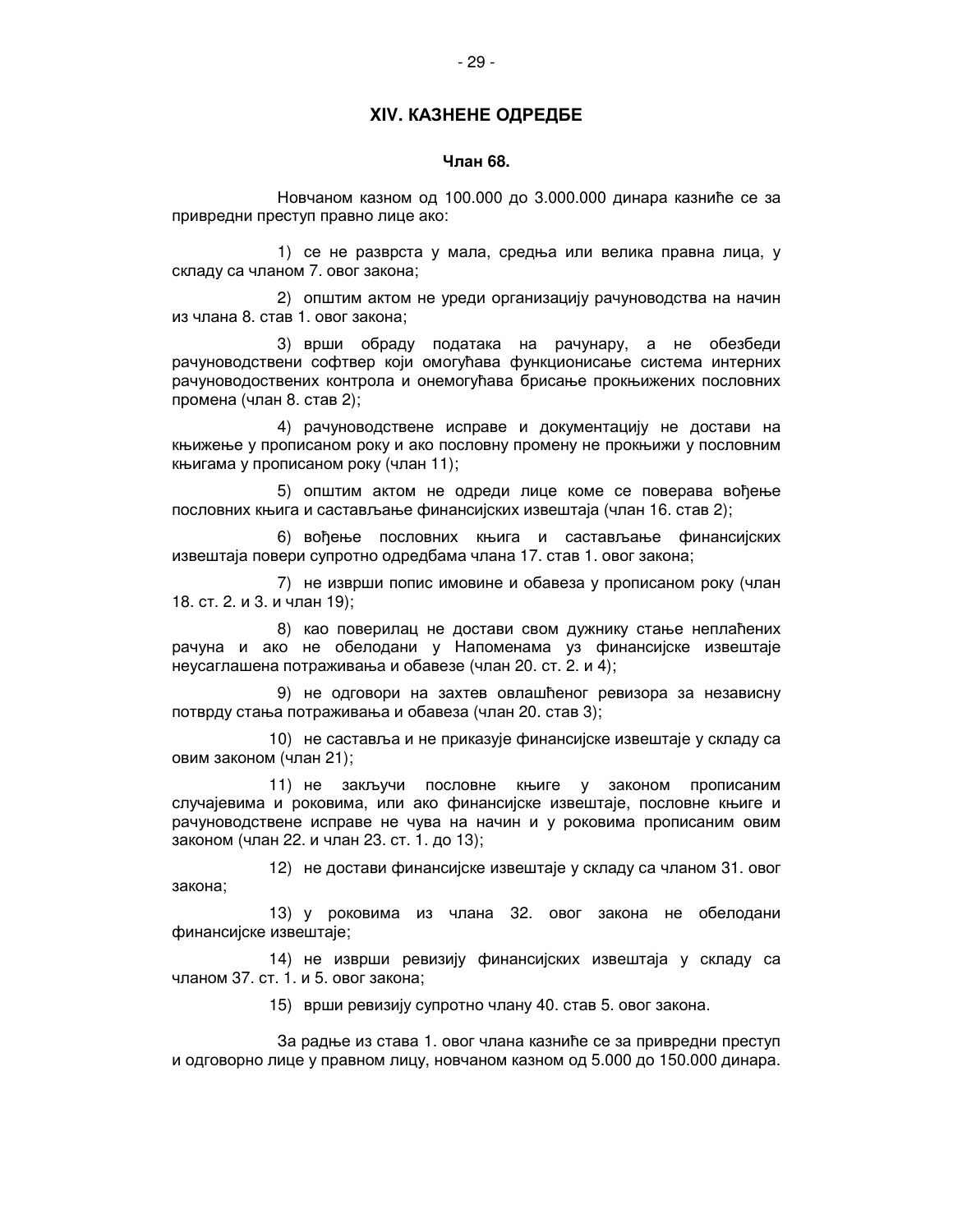# Члан 69.

Новчаном казном од 5.000 до 500.000 динара казниће се за прекршај предузетник за радње из члана 68. став 1. тач. 2) до 12) овог закона.

# **XV. ПРЕЛАЗНЕ И ЗАВРШНЕ ОДРЕДБЕ**

# Члан 70.

Комора ће почети са радом најкасније у року од шест месеци од дана ступања на снагу овог закона.

### Члан 71.

Министар финансија именоваће председника и десет чланова Припремне комисије, чији је задатак израда статута и других општих аката, припрема за избор органа, као и обављање других послова неопходних за почетак рада Коморе.

Средства за рад Припремне комисије обезбеђују се из буџета Републике Србије.

Министарство обезбеђује просторије за рад Припремне комисије.

Почетком рада Коморе престаје са радом Припремна комисија.

# Члан 72.

Први Савет Коморе има председника, потпредседника и девет чланова, од којих су пет из реда Припремне комисије. Остала четири члана именује Скупштина Коморе.

# Члан 73.

Лицима која су до дана ступања на снагу овог закона стекла стручна звања у складу са Законом о рачуноводству ("Службени лист СРЈ", бр. 46/96, 74/99, 22/01 и 71/01) и Законом о рачуноводству и ревизији ("Службени лист СРЈ", број 71/02 и "Службени гласник РС", број 55/04), признају се та звања.

Лицима која су до дана ступања на снагу овог закона стекла сертификат или решење о звању овлашћени ревизор, полагањем по програму Савезне владе, признаје се професионално звање овлашћени ревизор, у складу са овим законом.

Лицима која су до дана ступања на снагу овог закона стекла сертификат или имају решење о звању овлашћени ревизор без полагања испита у складу са Законом о ревизији рачуноводствених извештаја ("Службени лист СРЈ", бр. 30/96, 74/99, 1/00 и 71/01), признаје се професионално звање овлашћени ревизор у складу са овим законом.

Лица из ст. 2. и 3. овог члана могу да обављају ревизију финансијских извештаја из члана 38. став 2. овог закона и без лиценце за